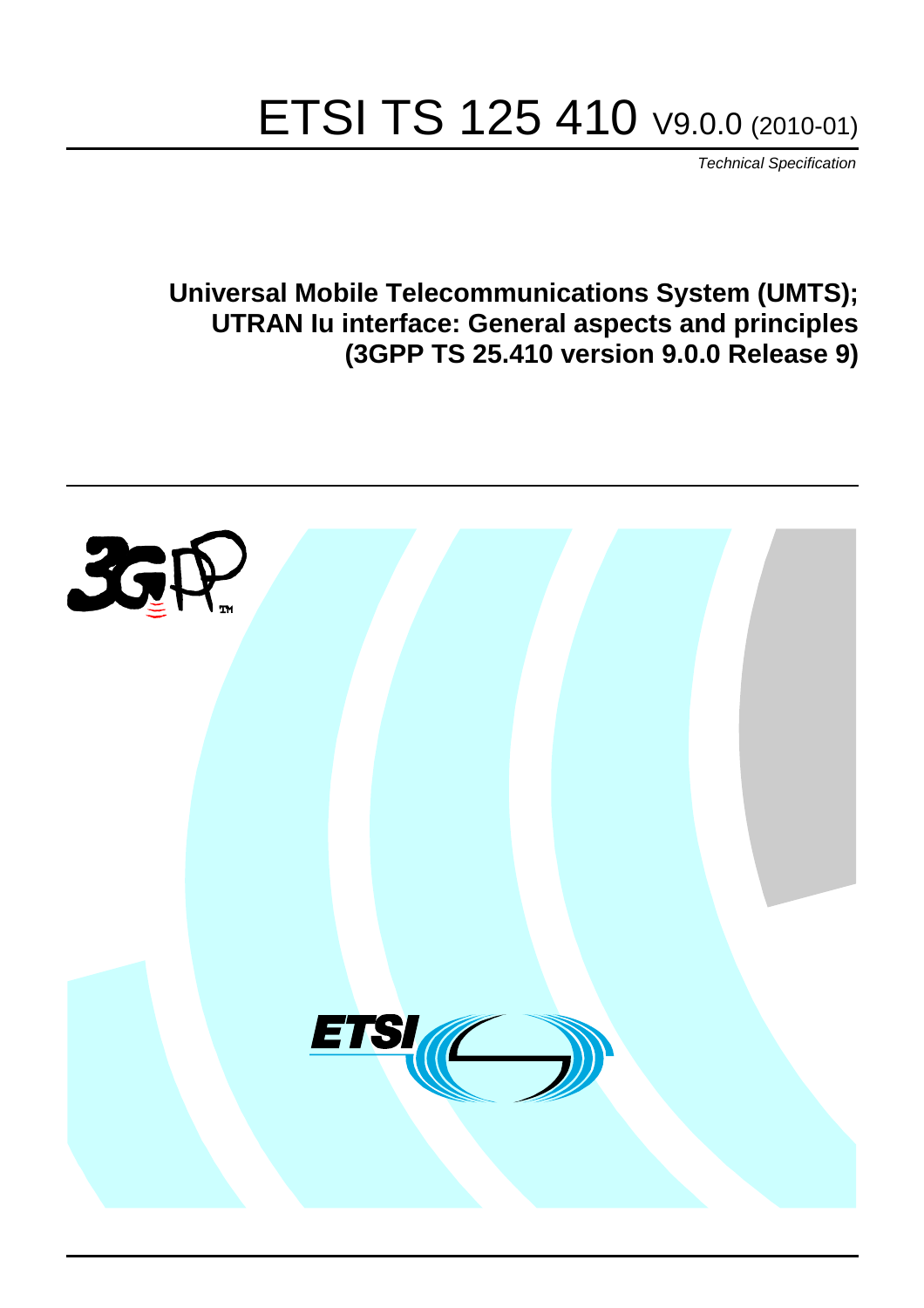Reference RTS/TSGR-0325410v900

> Keywords UMTS

#### *ETSI*

#### 650 Route des Lucioles F-06921 Sophia Antipolis Cedex - FRANCE

Tel.: +33 4 92 94 42 00 Fax: +33 4 93 65 47 16

Siret N° 348 623 562 00017 - NAF 742 C Association à but non lucratif enregistrée à la Sous-Préfecture de Grasse (06) N° 7803/88

#### *Important notice*

Individual copies of the present document can be downloaded from: [http://www.etsi.org](http://www.etsi.org/)

The present document may be made available in more than one electronic version or in print. In any case of existing or perceived difference in contents between such versions, the reference version is the Portable Document Format (PDF). In case of dispute, the reference shall be the printing on ETSI printers of the PDF version kept on a specific network drive within ETSI Secretariat.

Users of the present document should be aware that the document may be subject to revision or change of status. Information on the current status of this and other ETSI documents is available at <http://portal.etsi.org/tb/status/status.asp>

If you find errors in the present document, please send your comment to one of the following services: [http://portal.etsi.org/chaircor/ETSI\\_support.asp](http://portal.etsi.org/chaircor/ETSI_support.asp)

#### *Copyright Notification*

No part may be reproduced except as authorized by written permission. The copyright and the foregoing restriction extend to reproduction in all media.

> © European Telecommunications Standards Institute 2010. All rights reserved.

**DECT**TM, **PLUGTESTS**TM, **UMTS**TM, **TIPHON**TM, the TIPHON logo and the ETSI logo are Trade Marks of ETSI registered for the benefit of its Members.

**3GPP**TM is a Trade Mark of ETSI registered for the benefit of its Members and of the 3GPP Organizational Partners. **LTE**™ is a Trade Mark of ETSI currently being registered

for the benefit of its Members and of the 3GPP Organizational Partners.

**GSM**® and the GSM logo are Trade Marks registered and owned by the GSM Association.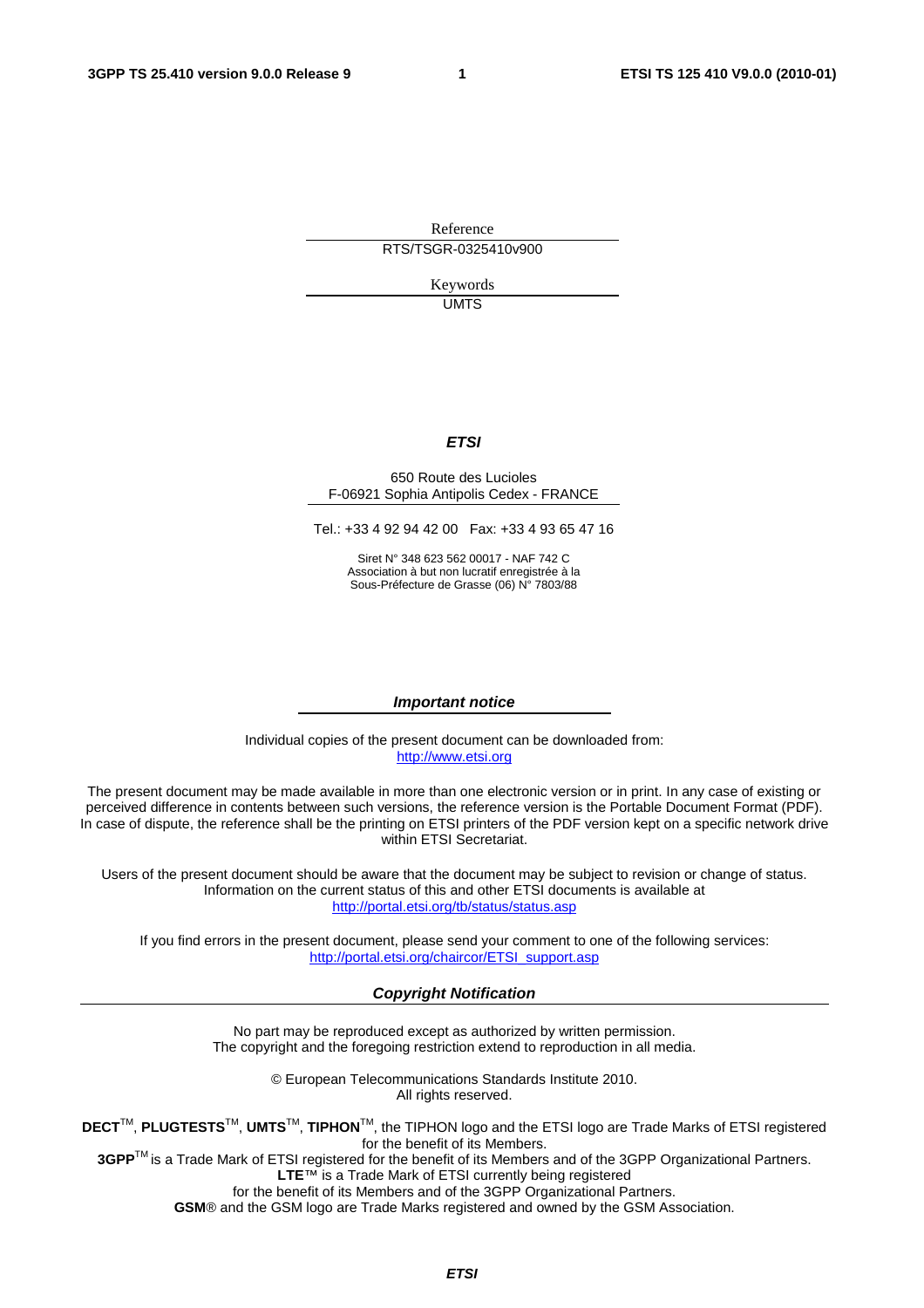# Intellectual Property Rights

IPRs essential or potentially essential to the present document may have been declared to ETSI. The information pertaining to these essential IPRs, if any, is publicly available for **ETSI members and non-members**, and can be found in ETSI SR 000 314: *"Intellectual Property Rights (IPRs); Essential, or potentially Essential, IPRs notified to ETSI in respect of ETSI standards"*, which is available from the ETSI Secretariat. Latest updates are available on the ETSI Web server [\(http://webapp.etsi.org/IPR/home.asp\)](http://webapp.etsi.org/IPR/home.asp).

Pursuant to the ETSI IPR Policy, no investigation, including IPR searches, has been carried out by ETSI. No guarantee can be given as to the existence of other IPRs not referenced in ETSI SR 000 314 (or the updates on the ETSI Web server) which are, or may be, or may become, essential to the present document.

# Foreword

This Technical Specification (TS) has been produced by ETSI 3rd Generation Partnership Project (3GPP).

The present document may refer to technical specifications or reports using their 3GPP identities, UMTS identities or GSM identities. These should be interpreted as being references to the corresponding ETSI deliverables.

The cross reference between GSM, UMTS, 3GPP and ETSI identities can be found under [http://webapp.etsi.org/key/queryform.asp.](http://webapp.etsi.org/key/queryform.asp)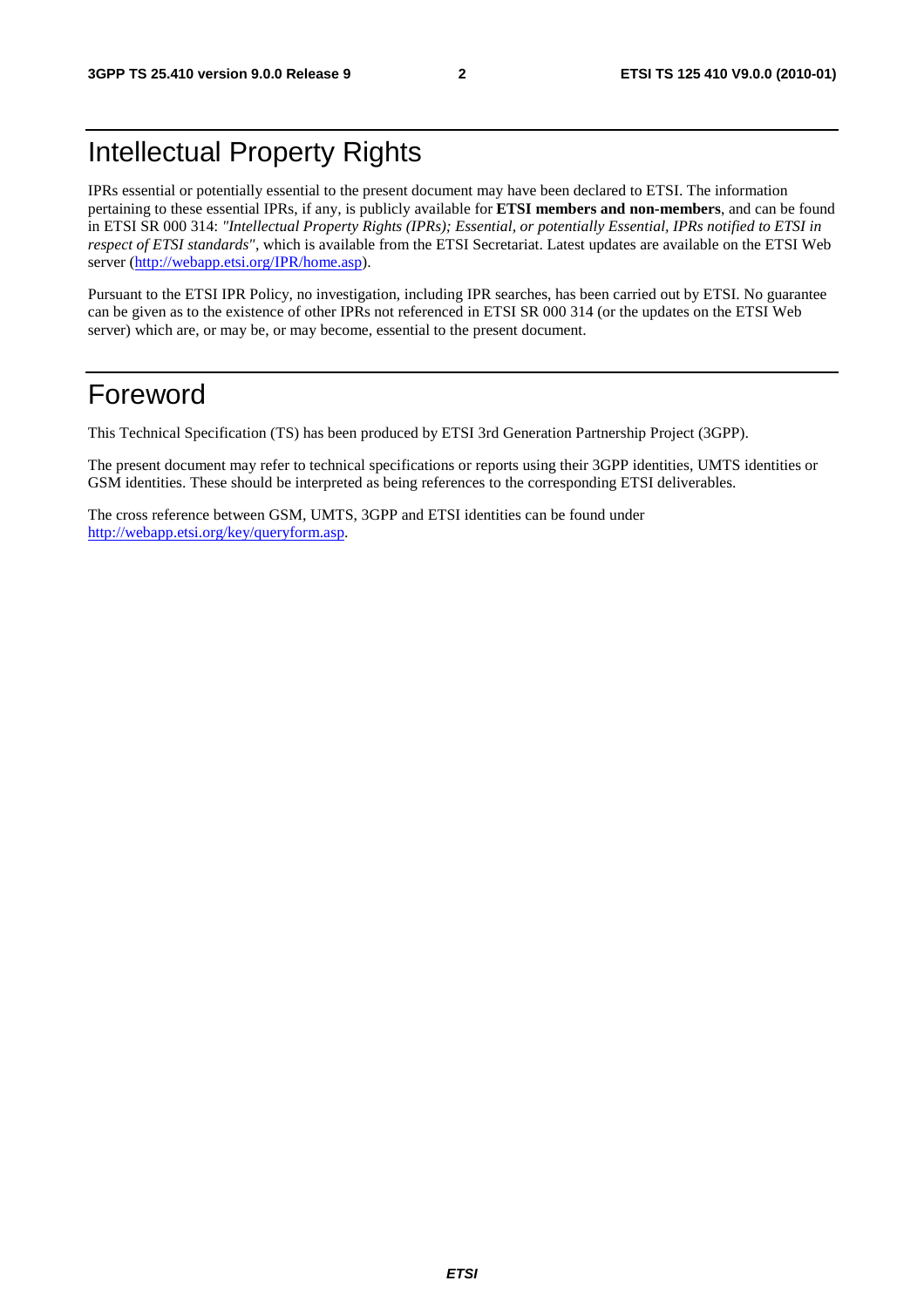$\mathbf{3}$ 

# Contents

| 1              |     |  |  |  |  |  |
|----------------|-----|--|--|--|--|--|
| 2              |     |  |  |  |  |  |
| 3              |     |  |  |  |  |  |
| 3.1            |     |  |  |  |  |  |
| 3.3            | 3.2 |  |  |  |  |  |
|                |     |  |  |  |  |  |
| 4              |     |  |  |  |  |  |
| 4.1            |     |  |  |  |  |  |
| 4.1.1          |     |  |  |  |  |  |
| 4.1.2          |     |  |  |  |  |  |
| 4.1.3<br>4.1.4 |     |  |  |  |  |  |
| 4.2            |     |  |  |  |  |  |
| 4.3            |     |  |  |  |  |  |
| 4.4            |     |  |  |  |  |  |
| 4.5            |     |  |  |  |  |  |
| 4.5.1          |     |  |  |  |  |  |
| 4.5.1.1        |     |  |  |  |  |  |
| 4.5.1.1.1      |     |  |  |  |  |  |
| 4.5.1.1.2      |     |  |  |  |  |  |
| 4.5.1.1.3      |     |  |  |  |  |  |
| 4.5.1.1.4      |     |  |  |  |  |  |
| 4.5.1.2        |     |  |  |  |  |  |
| 4.5.2          |     |  |  |  |  |  |
| 4.5.2.1        |     |  |  |  |  |  |
| 4.5.2.2        |     |  |  |  |  |  |
| 4.5.2.3        |     |  |  |  |  |  |
| 4.5.3          |     |  |  |  |  |  |
| 5              |     |  |  |  |  |  |
| 5.1            |     |  |  |  |  |  |
| 5.2<br>5.2.1   |     |  |  |  |  |  |
| 5.2.2          |     |  |  |  |  |  |
| 5.2.3          |     |  |  |  |  |  |
| 5.2.4          |     |  |  |  |  |  |
| 5.3            |     |  |  |  |  |  |
| 5.3.1          |     |  |  |  |  |  |
| 5.3.2          |     |  |  |  |  |  |
| 5.4            |     |  |  |  |  |  |
| 5.4.1          |     |  |  |  |  |  |
| 5.4.2          |     |  |  |  |  |  |
| 5.4.3          |     |  |  |  |  |  |
| 5.4.4          |     |  |  |  |  |  |
| 5.4.5          |     |  |  |  |  |  |
| 5.4.6          |     |  |  |  |  |  |
| 5.4.7          |     |  |  |  |  |  |
| 5.4.8          |     |  |  |  |  |  |
| 5.5            |     |  |  |  |  |  |
| 5.5.1          |     |  |  |  |  |  |
| 5.5.2          |     |  |  |  |  |  |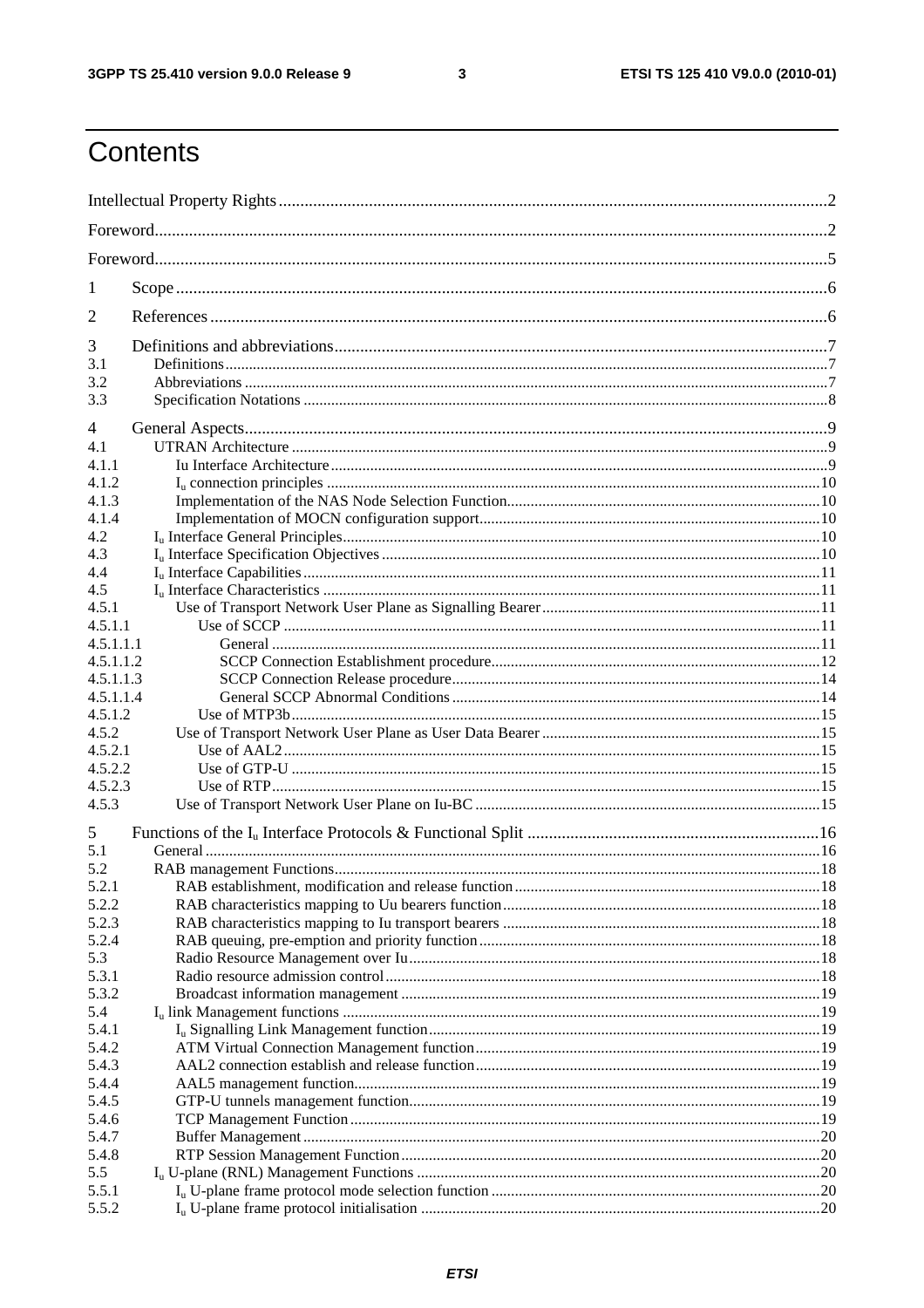| 5.6             |                               |  |
|-----------------|-------------------------------|--|
| 5.6.1           |                               |  |
| 5.6.2           |                               |  |
| 5.6.2.1         |                               |  |
| 5.6.2.2         |                               |  |
| 5.6.2.3         |                               |  |
| 5.6.2A          |                               |  |
| 5.6.3           |                               |  |
| 5.6.4           |                               |  |
| 5.6.5           |                               |  |
| 5.7             |                               |  |
| 5.7.1           |                               |  |
| 5.7.1.1         |                               |  |
| 5.7.1.2         |                               |  |
| 5.7.2           |                               |  |
| 5.7.2.1         |                               |  |
| 5.7.2.2         |                               |  |
| 5.8             |                               |  |
| 5.8.1           |                               |  |
| 5.8.2           |                               |  |
| 5.8.3           |                               |  |
| 5.8.4           |                               |  |
| 5.9             |                               |  |
| 5.9.1           |                               |  |
| 5.9.2           |                               |  |
| 5.9.3           |                               |  |
| 5.9.4           |                               |  |
| 5.10            |                               |  |
| 5.10.1          |                               |  |
| 5.10.2          |                               |  |
| 5.10.3          |                               |  |
| 5.10.4          |                               |  |
| 6               |                               |  |
| 6.1             |                               |  |
| 6.2             |                               |  |
| 6.3             |                               |  |
|                 |                               |  |
| 6.4             |                               |  |
| $7\overline{ }$ |                               |  |
| 7.1             |                               |  |
| 7.2             |                               |  |
| 7.3             |                               |  |
| 7.4             |                               |  |
| 7.5             |                               |  |
| 7.6             |                               |  |
| 7.7             |                               |  |
|                 |                               |  |
|                 | <b>Annex A (informative):</b> |  |
|                 |                               |  |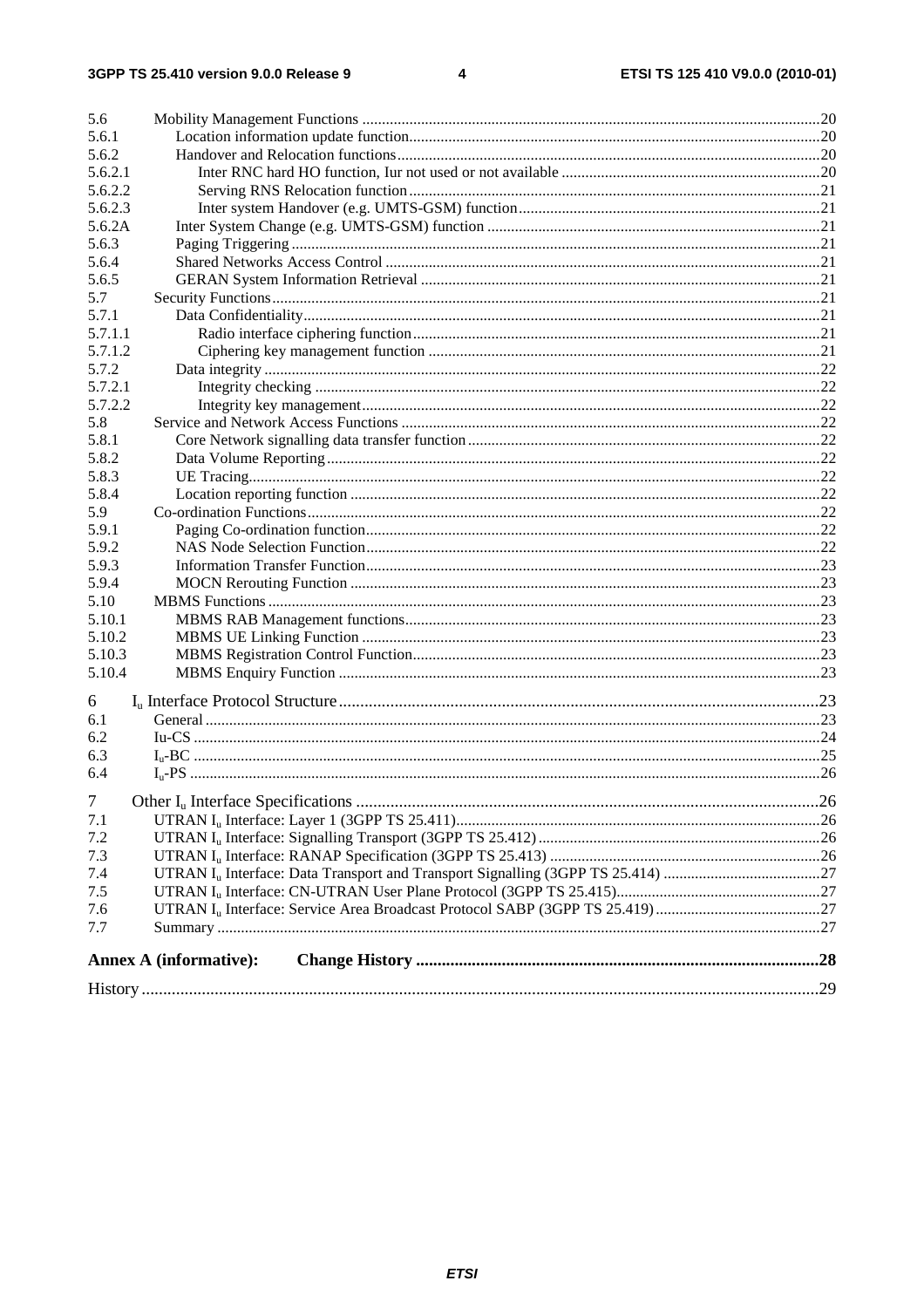# Foreword

This Technical Specification (TS) has been produced by the 3<sup>rd</sup> Generation Partnership Project (3GPP).

The contents of the present document are subject to continuing work within the TSG and may change following formal TSG approval. Should the TSG modify the contents of the present document, it will be re-released by the TSG with an identifying change of release date and an increase in version number as follows:

Version x.y.z

where:

- x the first digit:
	- 1 presented to TSG for information;
	- 2 presented to TSG for approval;
	- 3 or greater indicates TSG approved document under change control.
- y the second digit is incremented for all changes of substance, i.e. technical enhancements, corrections, updates, etc.
- z the third digit is incremented when editorial only changes have been incorporated in the document.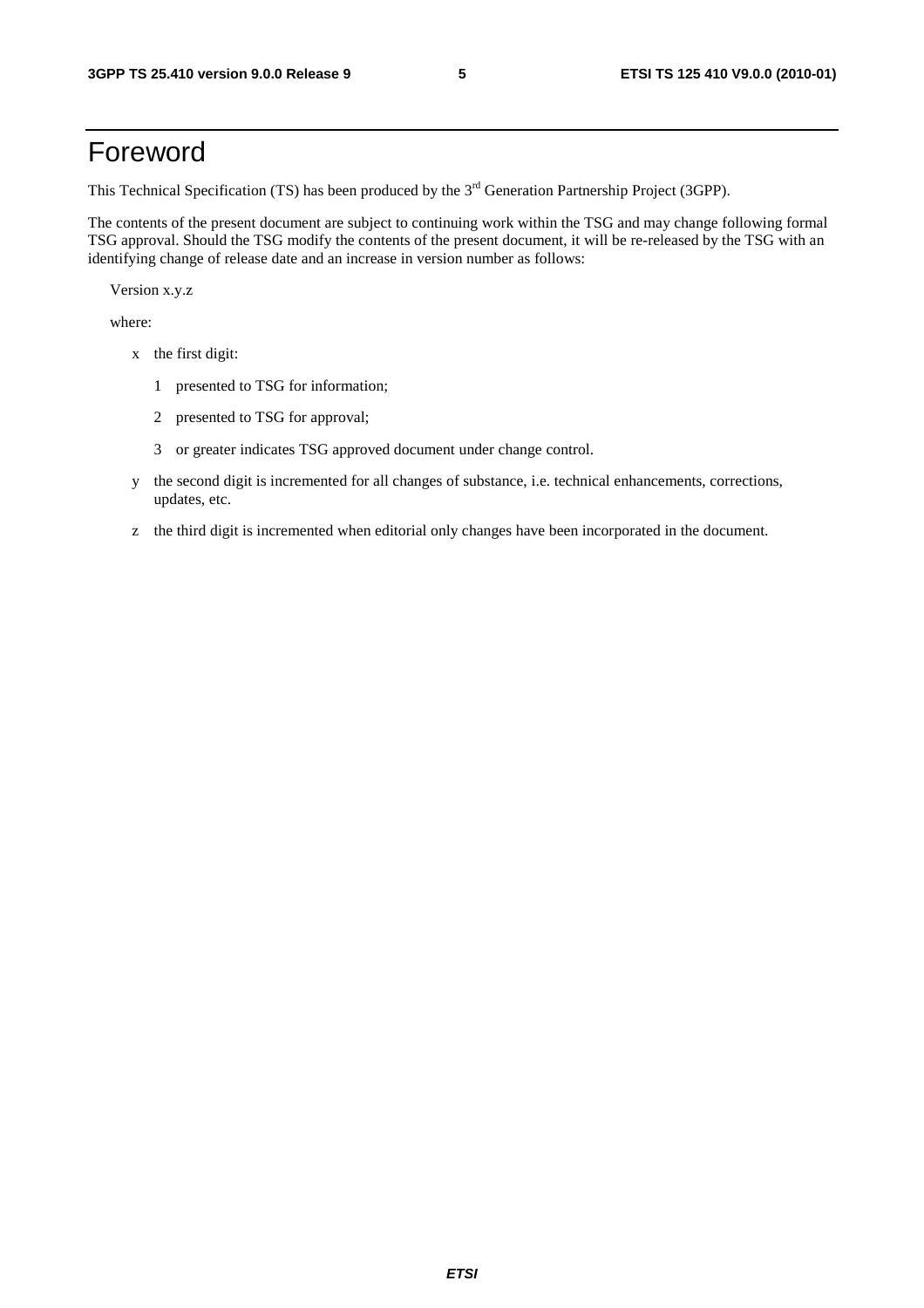### 1 Scope

The present document is an introduction to the 3GPP TS 25.41x series of Technical Specifications that define the Iu interface for the interconnection of Radio Network Controller (RNC) component of the UMTS Terrestrial Radio Access Network (UTRAN) to the Core Network of the UMTS system.

# 2 References

The following documents contain provisions which, through reference in this text, constitute provisions of the present document.

- References are either specific (identified by date of publication, edition number, version number, etc.) or non-specific.
- For a specific reference, subsequent revisions do not apply.
- For a non-specific reference, the latest version applies. In the case of a reference to a 3GPP document (including a GSM document), a non-specific reference implicitly refers to the latest version of that document *in the same Release as the present document*.
- [1] 3GPP TS 25.401: "UTRAN Overall Description".
- [2] 3GPP TR 23.930: "Iu Principles".
- [3] 3GPP TS 23.110: "UMTS Access Stratum Services and Functions".
- [4] 3GPP TS 25.411: "UTRAN Iu Interface Layer 1".
- [5] 3GPP TS 25.412: "UTRAN Iu Interface Signalling Transport".
- [6] 3GPP TS 25.413: "UTRAN Iu Interface RANAP Signalling".
- [7] 3GPP TS 25.414: "UTRAN Iu Interface Data Transport and Transport Signalling"
- [8] 3GPP TS 25.415: "UTRAN Iu Interface User Plane Protocols".
- [9] ITU-T Recommendation Q.711 (07/1996): "Functional description of the signalling connection control part".
- [10] ITU-T Recommendation Q.712 (07/1996): "Definition and function of signalling connection control part messages".
- [11] ITU-T Recommendation Q.713 (07/1996): "Signalling connection control part formats and codes".
- [12] ITU-T Recommendation Q.714 (07/1996): "Signalling connection control part procedures".
- [13] 3GPP TS 23.003: "Numbering, Addressing and Identification".
- [14] 3GPP TS 25.419: "UTRAN Iu Interface: Service Area Broadcast Protocol SABP".
- [15] 3GPP TS 23.153: "Out of Band Transcoder Control; Stage 2".
- [16] ITU-T Recommendation Q.2630.1: "AAL type 2 signalling protocol (Capability Set 1)".
- [17] ITU-T Recommendation Q.2630.2: "AAL type 2 signalling protocol Capability Set 2".
- [18] IETF RFC 3332(09/2002): "Signalling System 7 (SS7) Message Transfer Part 3 (MTP3) User Adaptation Layer (M3UA)"
- [19] IETF RFC 1889(01/1996): "RTP: A Transport Protocol for Real Time Applications".
- [20] IETF RFC 768 (08/1980): "User Datagram Protocol".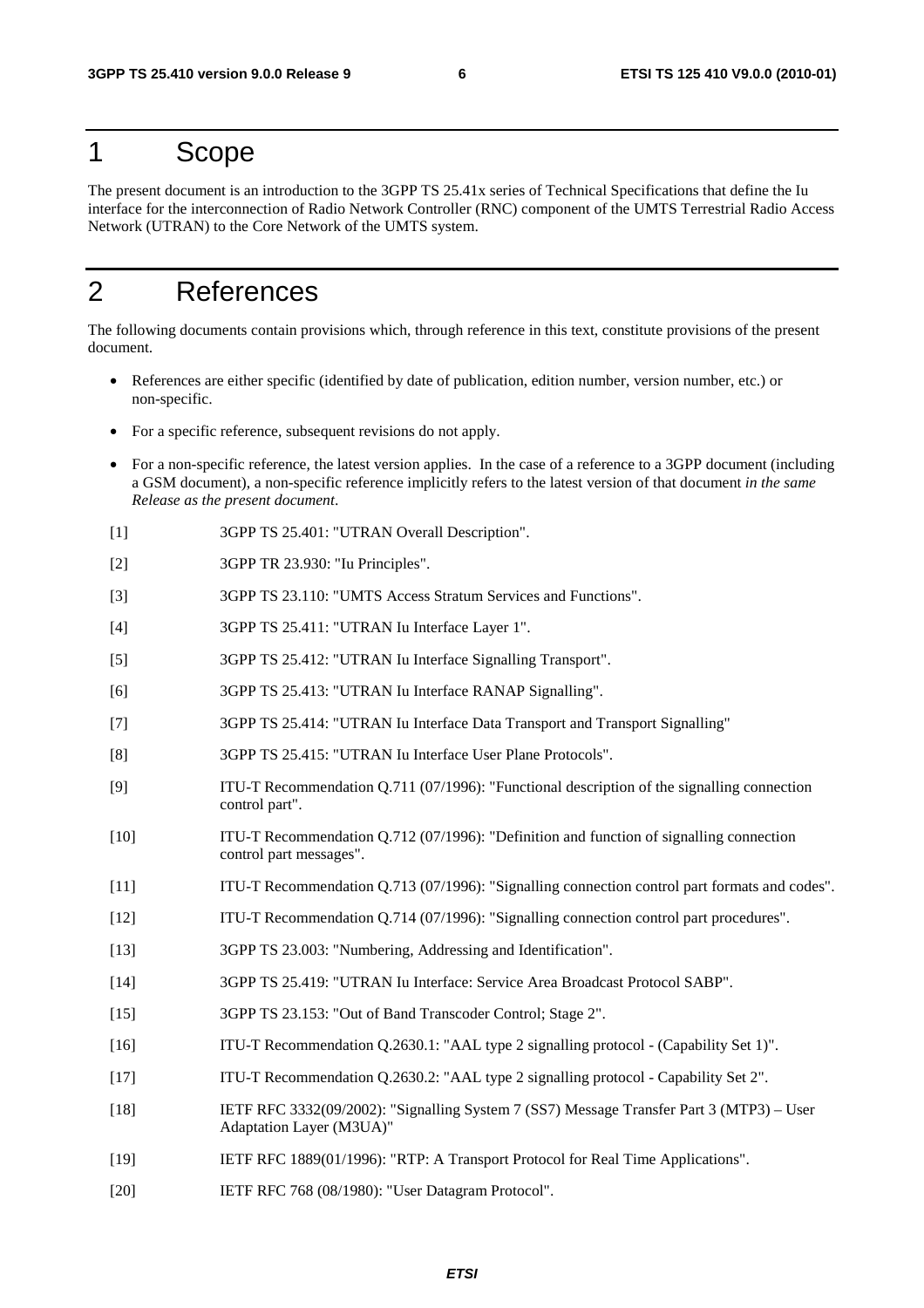- [21] IETF RFC 793 (09/1981): "TCP, Transmission Control Protocol".
- [22] **IETF RFC 791 (09/1981): "Internet Protocol".**
- [23] IETF RFC 2460 (12/1998): "Internet Protocol, Version 6 (IPv6) Specification".
- [24] IETF RFC 2960 (10/2000): "Stream Control Transmission Protocol".
- [25] 3GPP TS 23.236: "Intra-domain connection of Radio Access Network (RAN) nodes to multiple Core Network (CN) nodes".
- [26] 3GPP TS 23.251: "Network sharing Architecture and functional description".
- [27] 3GPP TS23.246: Multimedia Broadcast/Multicast Service (MBMS) Architecture and functional description
- [28] 3GPP TS 25.346: 'Introduction of the Multimedia Broadcast Multicast Service (MBMS) in the Radio Access Network (RAN); Stage 2'.
- 3 Definitions and abbreviations

# 3.1 Definitions

For the purposes of the present document, the terms and definitions given in [1] apply.

**MBMS related terms and definitions:** 

**MBMS bearer service**: as defined in [27].

**MBMS RAB**: as defined in [28].

**MBMS Iu signalling connection**: as defined in [28].

**MBMS session start**: as defined in [28].

### 3.2 Abbreviations

For the purposes of the present document, the following abbreviations apply:

| 3G-MSC          | 3 <sup>rd</sup> Generation Mobile Switching Centre   |
|-----------------|------------------------------------------------------|
| 3G-SGSN         | 3 <sup>rd</sup> Generation Serving GPRS Support Node |
| AAL             | <b>ATM Adaptation Layer</b>                          |
| <b>ATM</b>      | <b>Asynchronous Transfer Mode</b>                    |
| BC              | <b>Broadcast</b>                                     |
| <b>BSSMAP</b>   | Base Station Subsystem Management Application Part   |
| <b>CBS</b>      | Cell Broadcast Service                               |
| <sub>CC</sub>   | <b>Connection Confirm</b>                            |
| CN              | <b>Core Network</b>                                  |
| CR.             | <b>Connection Release</b>                            |
| <b>CREF</b>     | <b>Connection Refusal</b>                            |
| CS <sup>-</sup> | Circuit Switched                                     |
| <b>GT</b>       | Global Title                                         |
| GTP-U           | <b>GPRS</b> Tunnelling Protocol                      |
| <b>GWCN</b>     | <b>Gateway Core Network</b>                          |
| <b>IMSI</b>     | <b>International Mobile Subscriber Identity</b>      |
| <b>IP</b>       | Internet Protocol                                    |
| <b>ISDN</b>     | <b>Integrated Services Digital Network</b>           |
| LA              | <b>Location Area</b>                                 |
| M3UA            | MTP3 User Adaptation Layer                           |
| <b>MBMS</b>     | Multimedia Broadcast Multicast Service               |
| <b>MOCN</b>     | Multi Operator Core Network                          |
|                 |                                                      |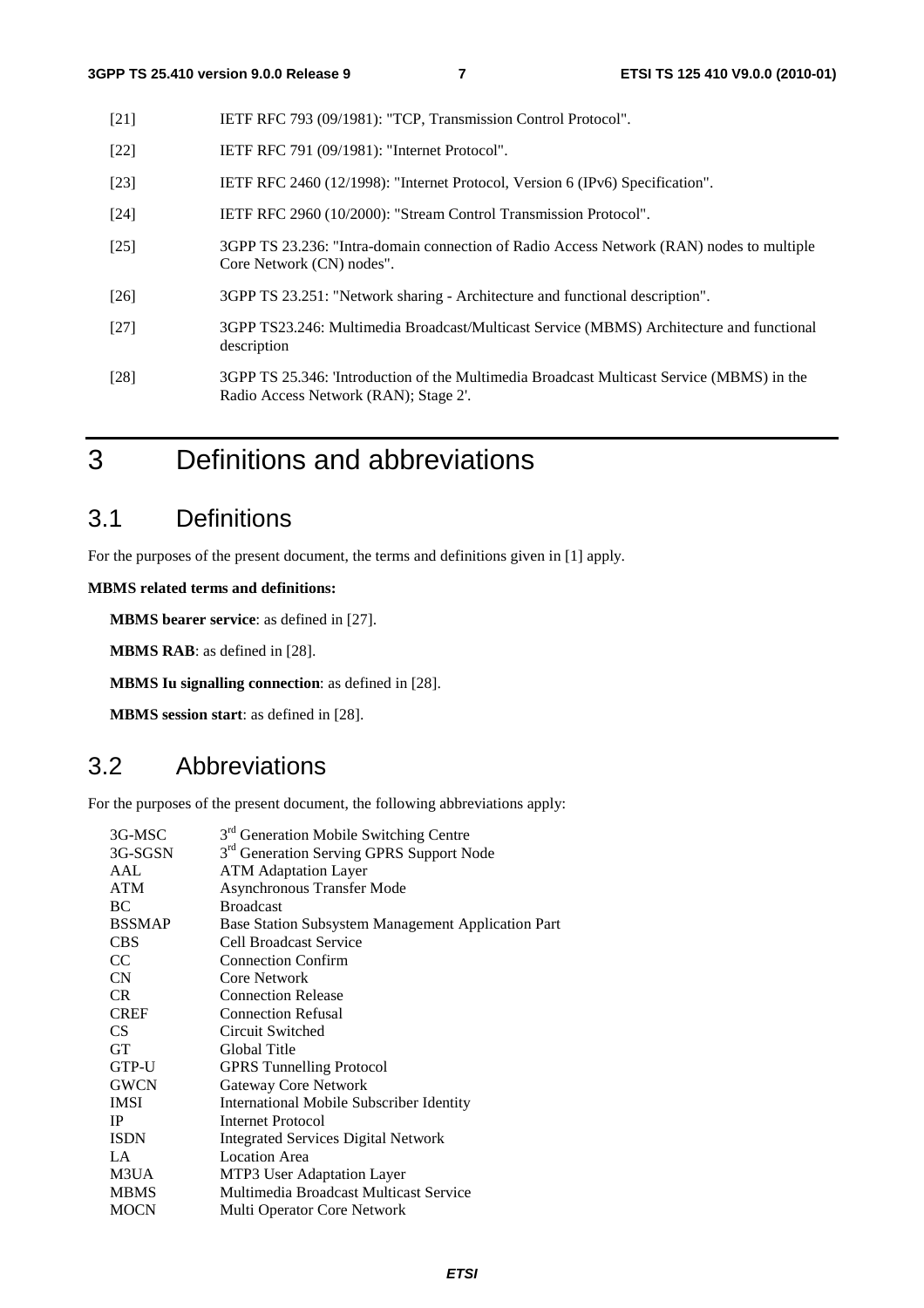| <b>NAS</b>   | Non Access Stratum                           |
|--------------|----------------------------------------------|
| <b>NACC</b>  | Network Assisted Cell Change                 |
| <b>NNSF</b>  | <b>NAS Node Selection Function</b>           |
| $O\&M$       | <b>Operation and Maintenance</b>             |
| <b>PLMN</b>  | <b>Public Land Mobile Network</b>            |
| <b>PS</b>    | Packet Switched                              |
| <b>PSTN</b>  | Public Switched Telephone Network            |
| <b>PVC</b>   | <b>Permanent Virtual Circuit</b>             |
| QoS          | Quality of Service                           |
| RA           | Routing Area                                 |
| <b>RAB</b>   | Radio Access Bearer                          |
| <b>RANAP</b> | Radio Access Network Application Part        |
| <b>RIM</b>   | <b>RAN</b> Information Management            |
| <b>RLP</b>   | Radio Link Protocol                          |
| <b>RNC</b>   | Radio Network Controller                     |
| RNL          | Radio Network Layer                          |
| RRC          | Radio Resource Control                       |
| <b>RTCP</b>  | <b>Real Time Control Protocol</b>            |
| <b>RTP</b>   | <b>Real Time Protocol</b>                    |
| <b>SA</b>    | Service Area                                 |
| <b>SABP</b>  | Service Area Broadcast Protocol              |
| SAP          | <b>Service Access Point</b>                  |
| <b>SCCP</b>  | <b>Signalling Connection Control Part</b>    |
| <b>SCTP</b>  | <b>Stream Control Transmission Protocol</b>  |
| <b>SNA</b>   | <b>Shared Network Area</b>                   |
| <b>SPC</b>   | <b>Signalling Point Code</b>                 |
| <b>SRNS</b>  | Serving Radio Network Subsystem              |
| <b>SSN</b>   | Sub-System Number                            |
| <b>SVC</b>   | <b>Switched Virtual Circuit</b>              |
| TCP          | <b>Transmission Control Protocol</b>         |
| UE           | User Equipment                               |
| <b>UDP</b>   | <b>User Datagram Protocol</b>                |
| UP           | <b>User Plane</b>                            |
| <b>URA</b>   | <b>UTRAN Registration Area</b>               |
| <b>UTRAN</b> | <b>UMTS Terrestrial Radio Access Network</b> |
| VC           | <b>Virtual Circuit</b>                       |

# 3.3 Specification Notations

For the purposes of the present document, the following notations apply:

| Procedure | When referring to a procedure in the specification the Procedure Name is written with the first<br>letters in each word in upper case characters followed by the word "procedure", e.g. Radio<br>Network Layer procedures.   |
|-----------|------------------------------------------------------------------------------------------------------------------------------------------------------------------------------------------------------------------------------|
| Message   | When referring to a message in the specification the MESSAGE NAME is written with all letters<br>in upper case characters followed by the word "message", e.g. RADIO LINK SETUP REQUEST<br>message.                          |
| Frame     | When referring to a control or data frame in the specification the CONTROL/DATA FRAME<br>NAME is written with all letters in upper case characters followed by the words "control/data"<br>frame", e.g. DCH transport frame. |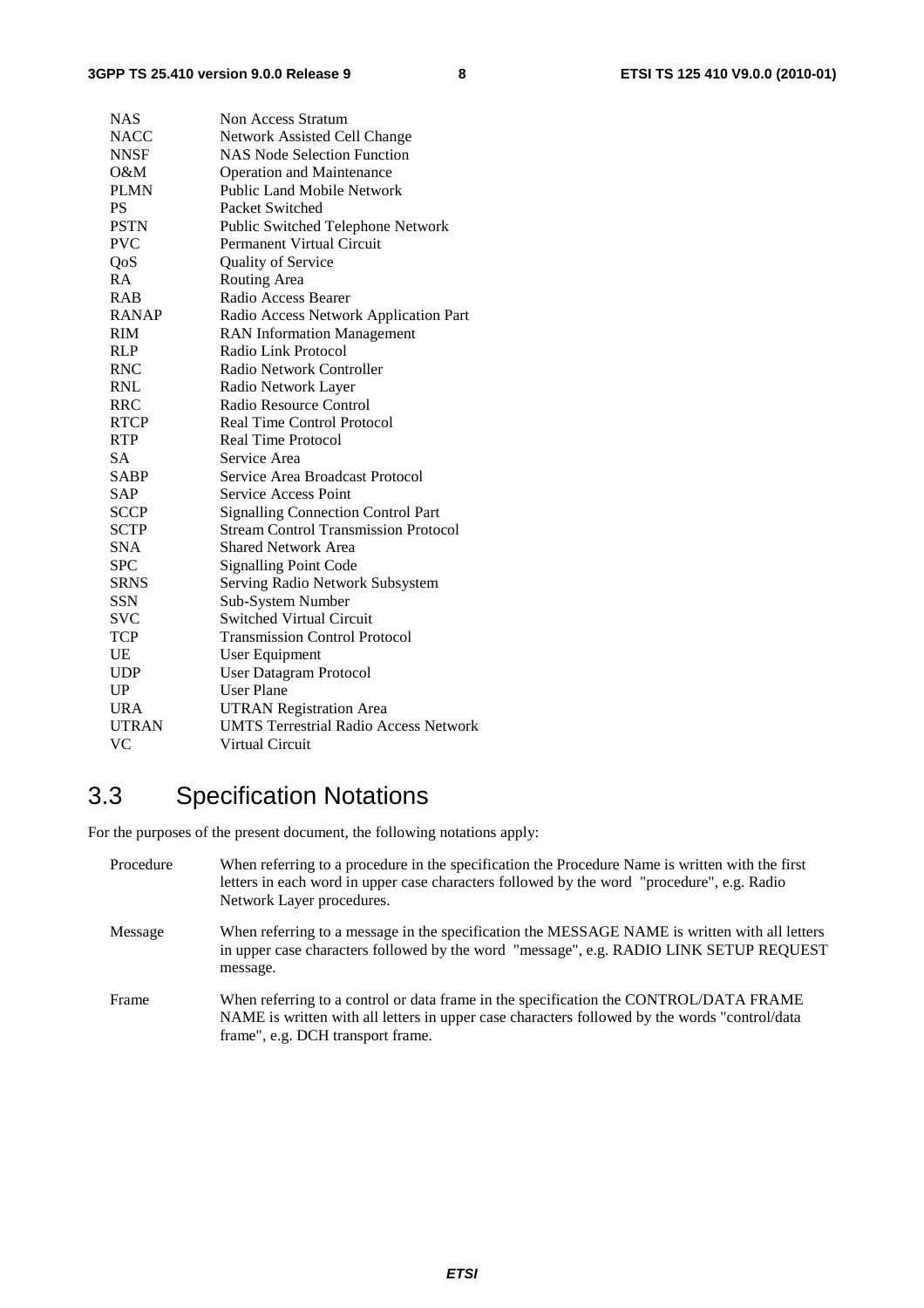# 4 General Aspects

### 4.1 UTRAN Architecture

#### 4.1.1 Iu Interface Architecture

The overall UMTS architecture and UTRAN architectures are described in [1]. This subclause specifies only the architecture of the Iu interface, and shall not constrain the network architecture of either Core or Radio Access Networks.

The  $I_{\text{u}}$  interface is specified at the boundary between the Core Network and UTRAN. Figure 4.1 depicts the logical division of the  $I_u$  interface. From the Iu perspective, the UTRAN access point is an RNC.



**Iu Interface**



The Iu interface towards the PS-domain of the core network is called Iu-PS, and the Iu interface towards the CS-domain is called Iu-CS. The differences between Iu-CS and Iu-PS are treated elsewhere in the present document. The Iu interface to the Broadcast domain is called Iu-BC.

There shall not be more than one Iu interface (Iu-PS) towards the PS-domain from any one RNC– except where the NNSF is used, see subclause 4.1.3, or in MOCN configuration – see [26]. Each RNC shall not have more than one Iu interface (Iu-CS) towards its default CN node within the CS domain, but may also have further Iu interfaces (Iu-CS) towards other CN nodes within the CS domain. (See [6] for definition of Default CN node.) These further Iu interfaces (Iu-CS) shall only be used as a result of intra-MSC inter-system handover or SRNS relocation, in the case the anchor CN node directly connects to the target RNC. There may also be more than one Iu interface towards the CS-Domain if the NNSF is used – see subclause 4.1.3, or in MOCN configuration – see [26]. There shall not be more than one Iu interface (Iu-BC) from an RNC towards the Broadcast domain.

In the separated core network architecture, this means that there shall be separate signalling and user data connections towards the PS and CS domains – this applies in both transport and radio network layers.

In the combined architecture, there shall be separate connections in the user plane towards the PS and CS domains (in both transport and radio network layers). In the control plane, there shall be separate SCCP connections to the two logical domains.

In either architecture, there can be several RNCs within UTRAN and so UTRAN may have several  $I<sub>u</sub>$  access points towards the Core Network. As a minimum, each Iu access point (in UTRAN or CN) shall independently fulfil the requirements of the relevant Iu specifications (25.41x series – see clause 7).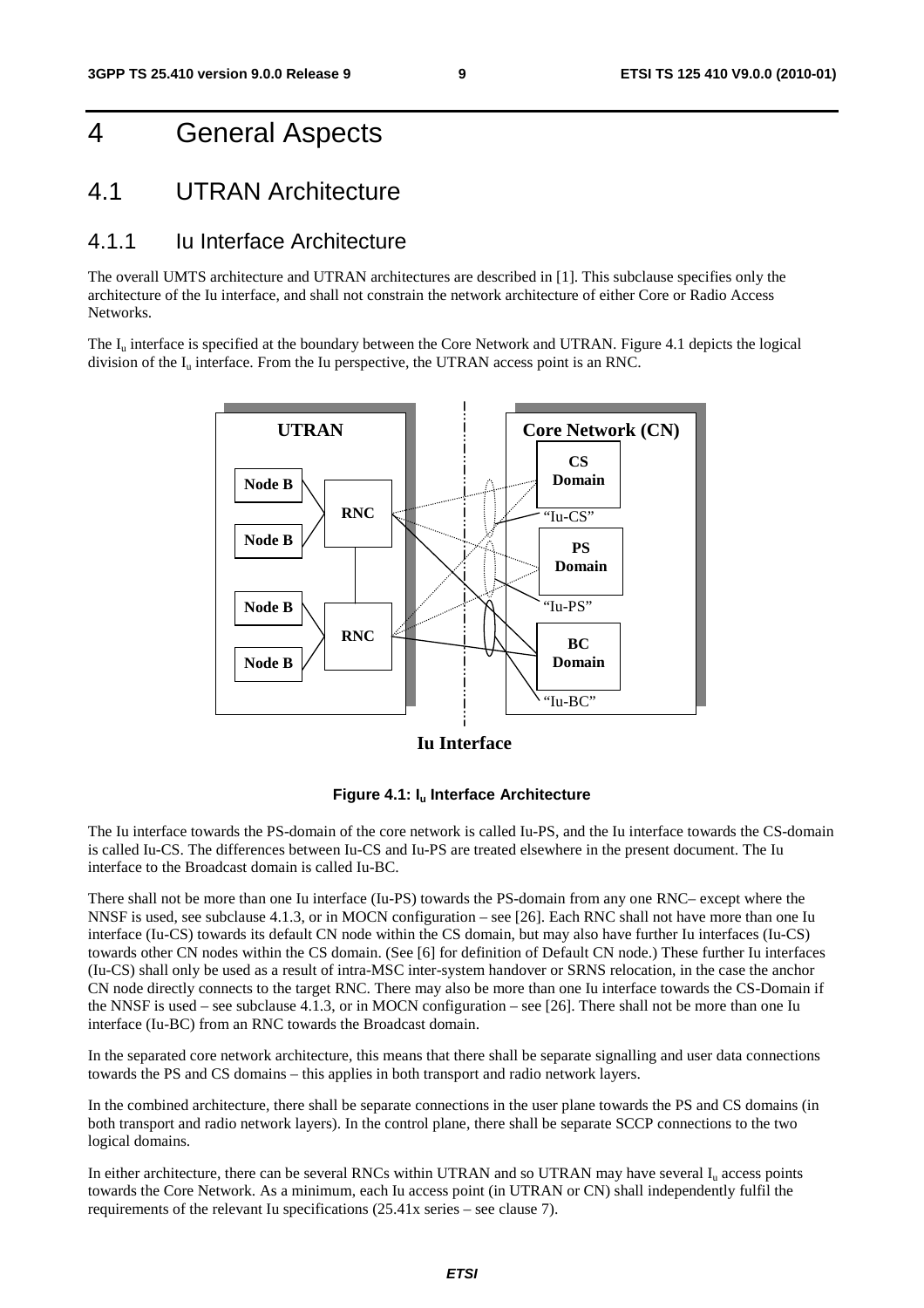#### 4.1.2 Iu connection principles

The Iu interface has a hierarchical architecture where one higher layer entity controls several lower layer entities. The hierarchy for the CN - UTRAN signalling connection end points is described below:

- Each CN Access Point may be connected to one or more UTRAN Access Points.
- For the PS domain, each UTRAN Access Point shall not be connected to more than one CN Access Point except where the NNSF is used, see subclause 4.1.3, or when RNC is shared in MOCN configuration..
- For the CS domain, each UTRAN Access Point may be connected to one or more CN Access Points.
- For the BC domain, each UTRAN Access Point may be connected to one CN Access Point only.

#### 4.1.3 Implementation of the NAS Node Selection Function

The optional NAS Node Selection Function (NNSF) is described in [25].

If the NAS Node Selection Function is used by an RNC:

There may be more than one Iu interface (Iu-CS) towards the CS domain and/or more than one Iu interface (Iu-PS) towards the PS-domain from this RNC.

#### 4.1.4 Implementation of MOCN configuration support

The MOCN configuration is described in [26]. When the RNC is shared in MOCN configuration:

- There may be more than one Iu interface (Iu-CS) towards the CS domain of different CN operators and/or more than one Iu interface (Iu-PS) towards the PS-domain of different CN operators from this RNC.
- The MOCN Rerouting Function shall be supported.

### 4.2 I<sub>u</sub> Interface General Principles

From a UTRAN perspective, maximising the commonality of the various protocols that flow on the Iu interface is desirable. This means at the minimum that:

- A common set of radio access bearer services will be offered by UTRAN to the Core Network nodes, regardless of their type (e.g. 3G-MSC or 3G-SGSN).

There will be a common functional split between UTRAN and the Core Network nodes, regardless of their type (e.g. 3G-MSC or 3G-SGSN).

Signalling in the radio network control plane shall not depend on the specific choice of transport layers.

### 4.3 I<sub>u</sub> Interface Specification Objectives

The following objectives are partly derived from [2].

The  $I_{\nu}$  interface shall be specified such that it can support:

- the interconnection of RNCs with Core Network Access Points within a single PLMN, and within several PLMNs in case of network sharing, as described in [26].
- the interconnection of RNCs with Core Network Access Points irrespective of the manufacturer of any of the elements.
- all UMTS services.

The  $I<sub>u</sub>$  interface shall facilitate the use of the same RNC, MSC or SGSN in all PLMNs.

The I<sub>u</sub> interface shall facilitate the sharing of transport technology between Iu-PS and Iu-BC.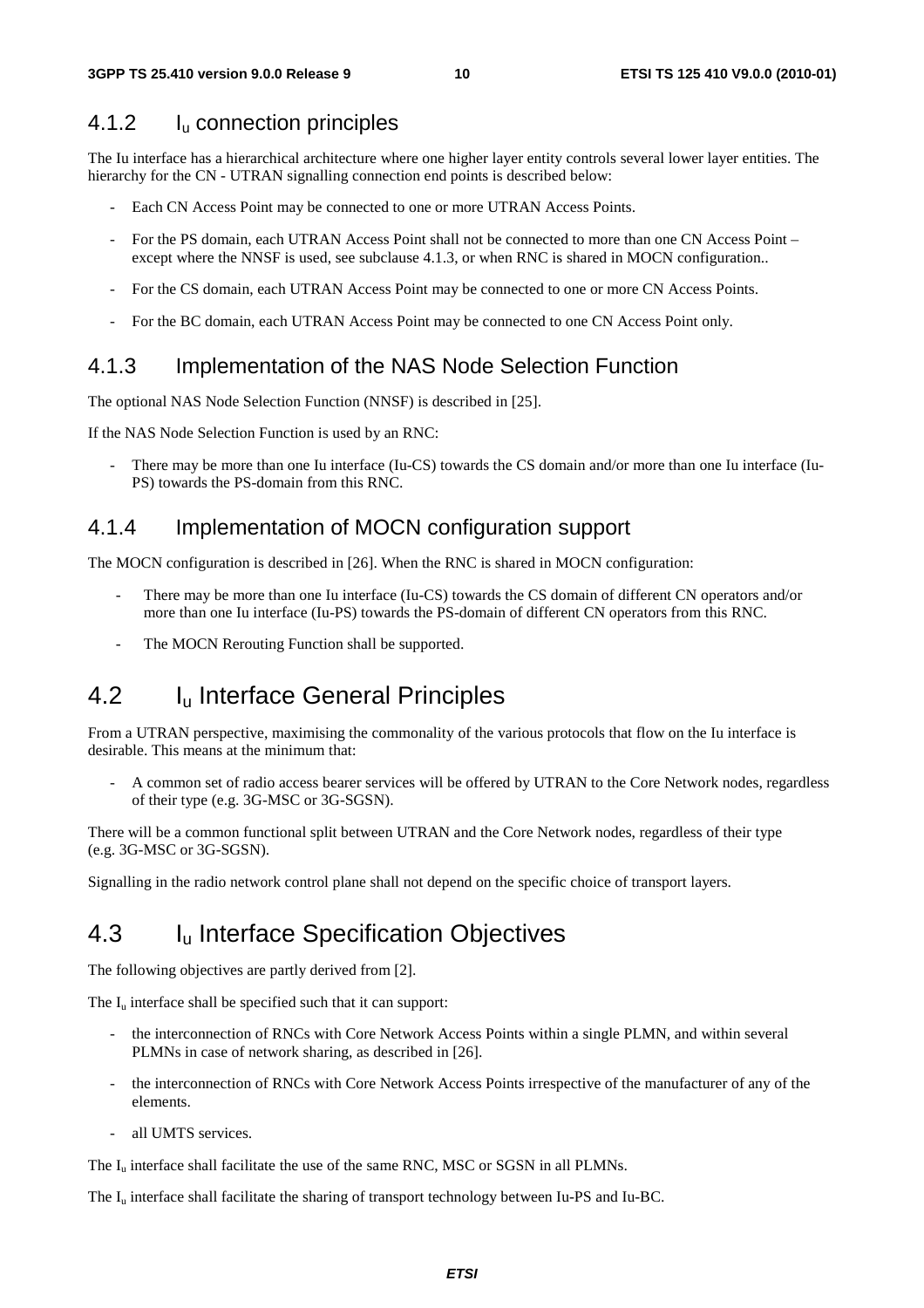The  $I_{\text{u}}$  interface shall allow interworking to the GSM Core Network.

Independence between the protocol layers and between control and user planes shall be maintained on the Iu interface.

The I<sub>u</sub> interface shall allow independent evolution of technologies within the Core, Radio Access and Transport Networks.

The  $I_u$  interface shall allow separate evolution of O&M facilities.

The  $I_{\text{u}}$  interface shall be standardised as an open and multi-vendor interface.

The Iu interface specifications shall facilitate the migration of some services from the CS-domain to the PS-domain. In particular, the RANAP protocol shall be common to both PS and CS domains, and the  $I<sub>u</sub>$  user plane protocol(s) shall be independent of the core network domain (PS or CS), except where a specific feature is only required for one domain.

# 4.4 Iu Interface Capabilities

The following capabilities are derived from the requirements described in [2].

The  $I_{\text{u}}$  interface supports:

- procedures to establish, maintain and release Radio Access Bearers;
- procedures to perform SRNS relocation, intra-system handover, inter-system handover and inter-system change;
- procedures to support the Cell Broadcast service;
- a set of general procedures, not related to a specific UE;
- the separation of each UE on the protocol level for user specific signalling management;
- the transfer of NAS signalling messages between UE and CN;
- location services by transferring requests from the CN to UTRAN, and location information from UTRAN to CN. The location information may comprise a geographical area identifier or global co-ordinates with uncertainty parameters;
- simultaneous access to multiple CN domains for a single UE;
- mechanisms for resource reservation for packet data streams;
- procedures to support MBMS bearer services.

### 4.5 Iu Interface Characteristics

#### 4.5.1 Use of Transport Network User Plane as Signalling Bearer

4.5.1.1 Use of SCCP

#### 4.5.1.1.1 General

The SCCP is used to support signalling messages between the CNs and the RNC. One user function of the SCCP, called Radio Access Network Application Part (RANAP), is defined. The RANAP uses one SCCP signalling connection per active UE and CN for the transfer of layer 3 messages. RANAP also uses one SCCP signalling connection per MBMS bearer service.

Both connectionless and connection-oriented procedures are used to support the RANAP. TS 25.413 explains whether connection oriented or connectionless services should be used for each layer 3 procedure.

RANAP may use SSN, SPC and/or GT and any combination of them as addressing schemes for the SCCP. Which of the available addressing scheme to use for the SCCP is an operator matter.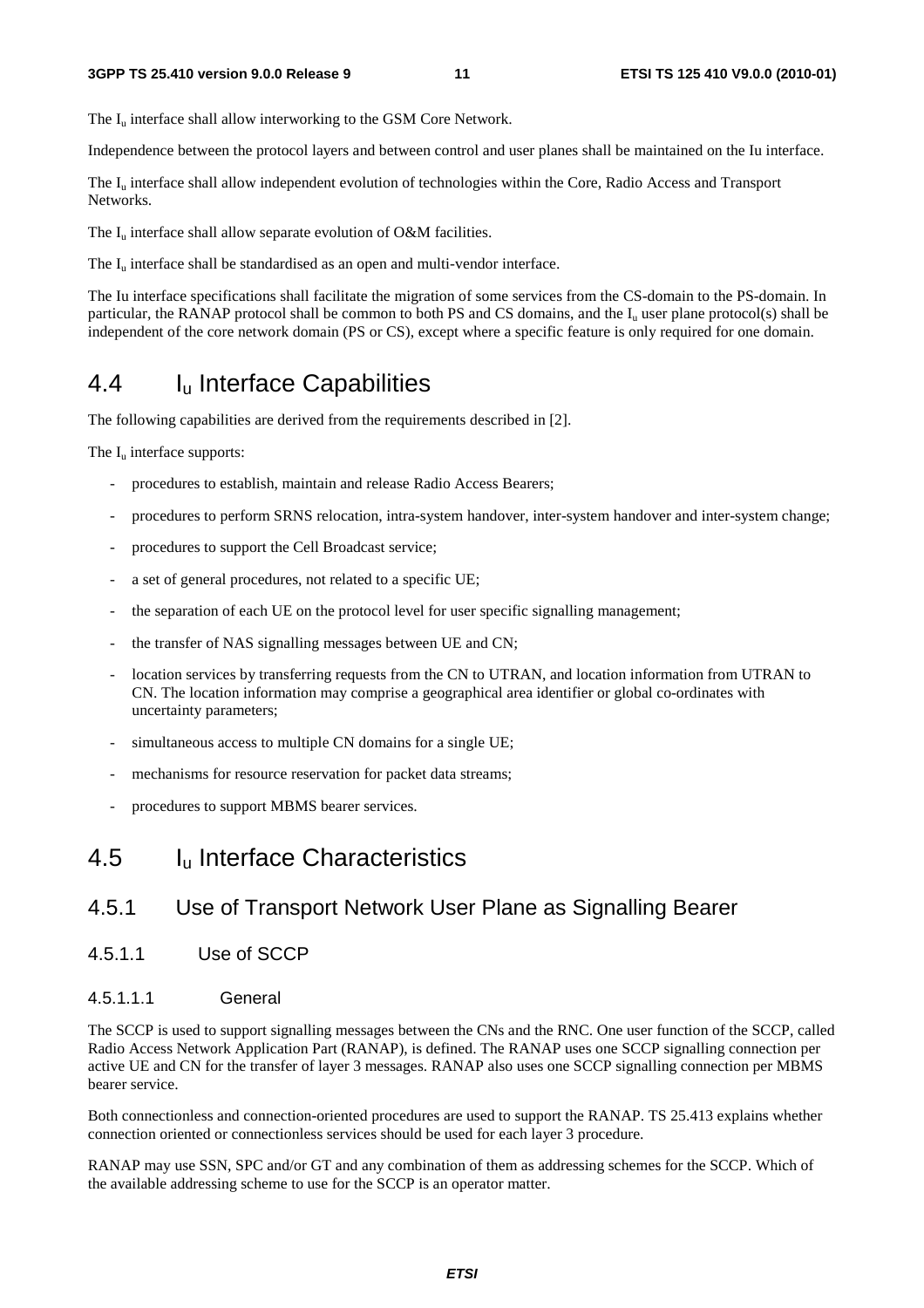When GT addressing is utilised, the following settings shall be used:

- SSN Indicator  $= 1$  (RANAP SSN as defined in [13] shall always be included).
- Global Title Indicator = 0100 (GT includes translation type, numbering plan, encoding scheme and nature of address indicator).
- Translation Type =  $0000 0000$  (not used).
- Numbering Plan =  $0001$  (E.163/4).
- Nature of Address Indicator = 000 0100 (International Significant Number).
- Encoding Scheme  $= 0001$  or 0010 (BCD, odd or even).
- Routing indicator = 0 or 1 (route on GT or PC/SSN).

When used, the GT shall be the E.164 address of the relevant node.

The following subclauses describe the use of SCCP connections for RANAP transactions. Subclause 4.5.1.2 describes the connection establishment procedures. Subclause 4.5.1.3 describes the connection release procedures. Subclause 4.5.1.4 describes abnormal conditions.

#### 4.5.1.1.2 SCCP Connection Establishment procedure

A new SCCP connection is established when information related to the communication between a UE and the network has to be exchanged between RNC and CN, and no SCCP connection exists between the CN and the RNC involved, for the concerned UE. A new SCCP connection is also established for MBMS service purpose between the RNC and CN.

Various SCCP connection establishment cases have to be distinguished:

- i) RNC Initiated SCCP Signalling Connection for a UE;
- ii) CN Initiated SCCP Signalling Connection for a UE;
- iii) CN Initiated SCCP Signalling Connection for an MBMS Service.

The above cases are the only cases currently identified for SCCP connection establishment. Others may emerge in the future.

#### 4.5.1.1.2.1 Establishment procedure in case i

The SCCP signalling connection establishment is initiated, by the RNC, at the reception of the first layer 3 non access stratum message from the UE and at the execution of the enhanced relocation.

#### **Initiation**

The RNC sends SCCP CONNECTION REQUEST message to the Core Network. A RANAP message shall be included in the user data field of the SCCP CONNECTION REQUEST message when the RANAP message size is less than or equal to the maximum size of the user data field in the SCCP CONNECTION REQUEST message. When the RANAP message is longer than the maximum size, the user data field shall not be included in the SCCP CONNECTION REQUEST message.

If the Core Network receives an SCCP CONNECTION REQUEST message for a UE for which an SCCP connection already exists, or if the Core Network receives an SCCP CONNECTION REQUEST message that does not include a user data field, and later finds out that the SCCP CONNECTION REQUEST message was for a UE for which an SCCP connection already exists, the Core Network shall ensure that the new SCCP connection and the already existing SCCP connection are for the same UE, e.g. by security functions, and if so, release the already existing SCCP connection via the normal Iu Release procedure and all UTRAN resources allocated to it.

#### **Termination**

- **successful outcome** 
	- The SCCP CONNECTION CONFIRM message, which may optionally contain a connection oriented RANAP message in the user data field, is returned to the RNC.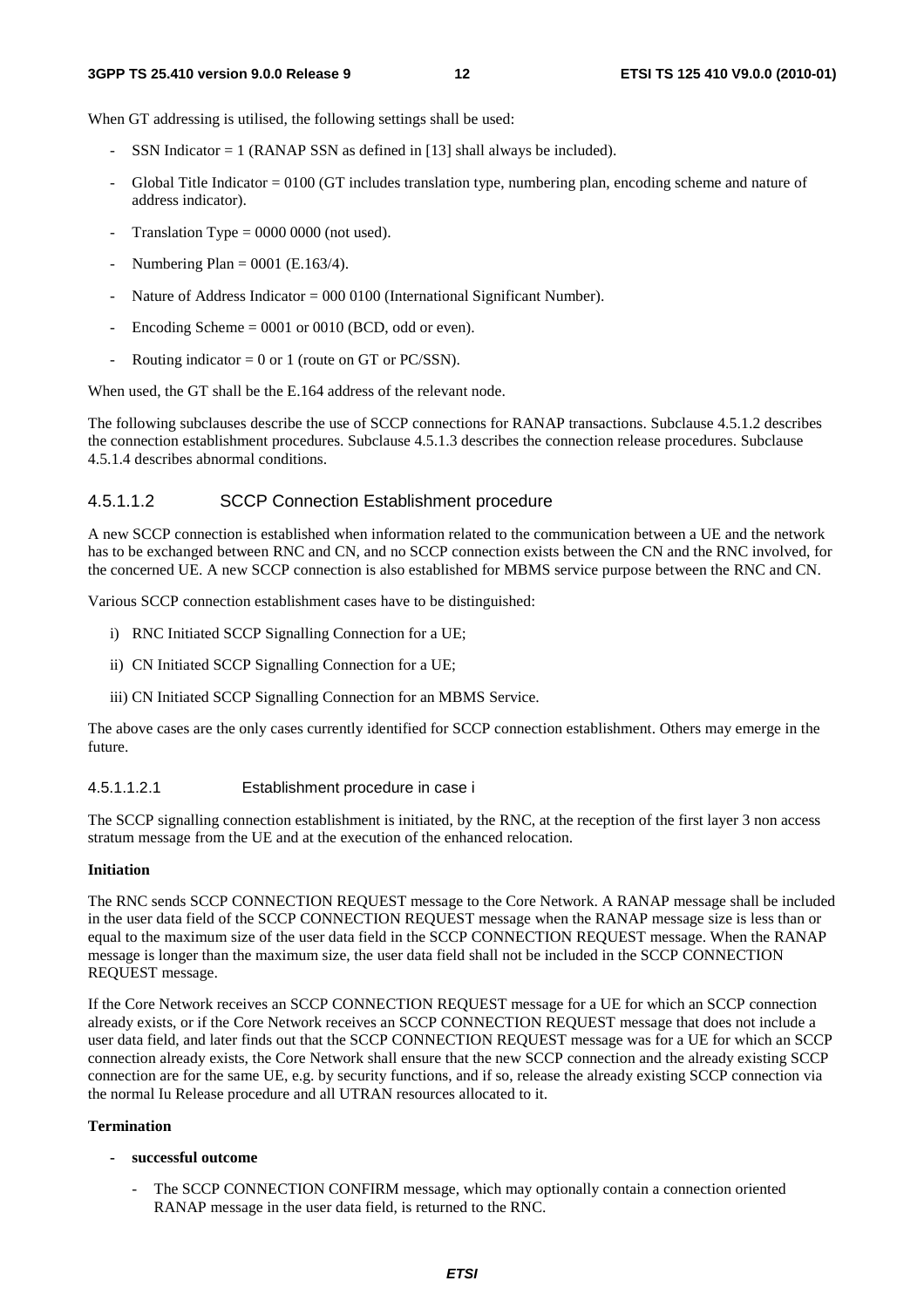#### **- unsuccessful outcome**

If the SCCP signalling connection establishment fails, an SCCP CONNECTION REFUSAL message will be sent back to the RNC. This message may contain a RANAP message in the user data field.

For more information on how the RANAP procedures Initial UE Message and Enhanced Relocation Complete are handled, please see the elementary procedures Initial UE Message and Enhanced Relocation Complete in TS 25.413 [6].

> RNC CN CR  ${SSN=RANAP, a1=x, RANAP message or no user data}$ CC {a1=y,a2=x, RANAP message or no user data} <----------------------------------------- or  $CREF{a2=x, RANAP message or no user data}$ <----------------------------------------- a1 = source local reference, a2 = destination local reference, x = SCCP connection reference at the RNC, y = SCCP connection reference at the CN.

#### **Figure 4.2: Setting-up of RNC Initiated SCCP Signalling Connection**

#### 4.5.1.1.2.2 Establishment procedure in case ii

The SCCP signalling connection establishment is initiated, by the Core Network, in connection with performing a Relocation.

#### **Initiation**

The Core Network initiates the connection establishment by sending an SCCP CONNECTION REQUEST message to the RNC. Optionally, a RANAP message may be included in the user data field of the SCCP CONNECTION REQUEST message.

#### **Termination**

#### **- successful outcome**

- The SCCP CONNECTION CONFIRM message, which may optionally contain a connection oriented RANAP message in the user data field, is returned to the Core Network.
- **unsuccessful outcome** 
	- If the SCCP signalling connection establishment fails, an SCCP CONNECTION REFUSAL message will be sent back to the Core Network. This message may contain a RANAP message in the user data field.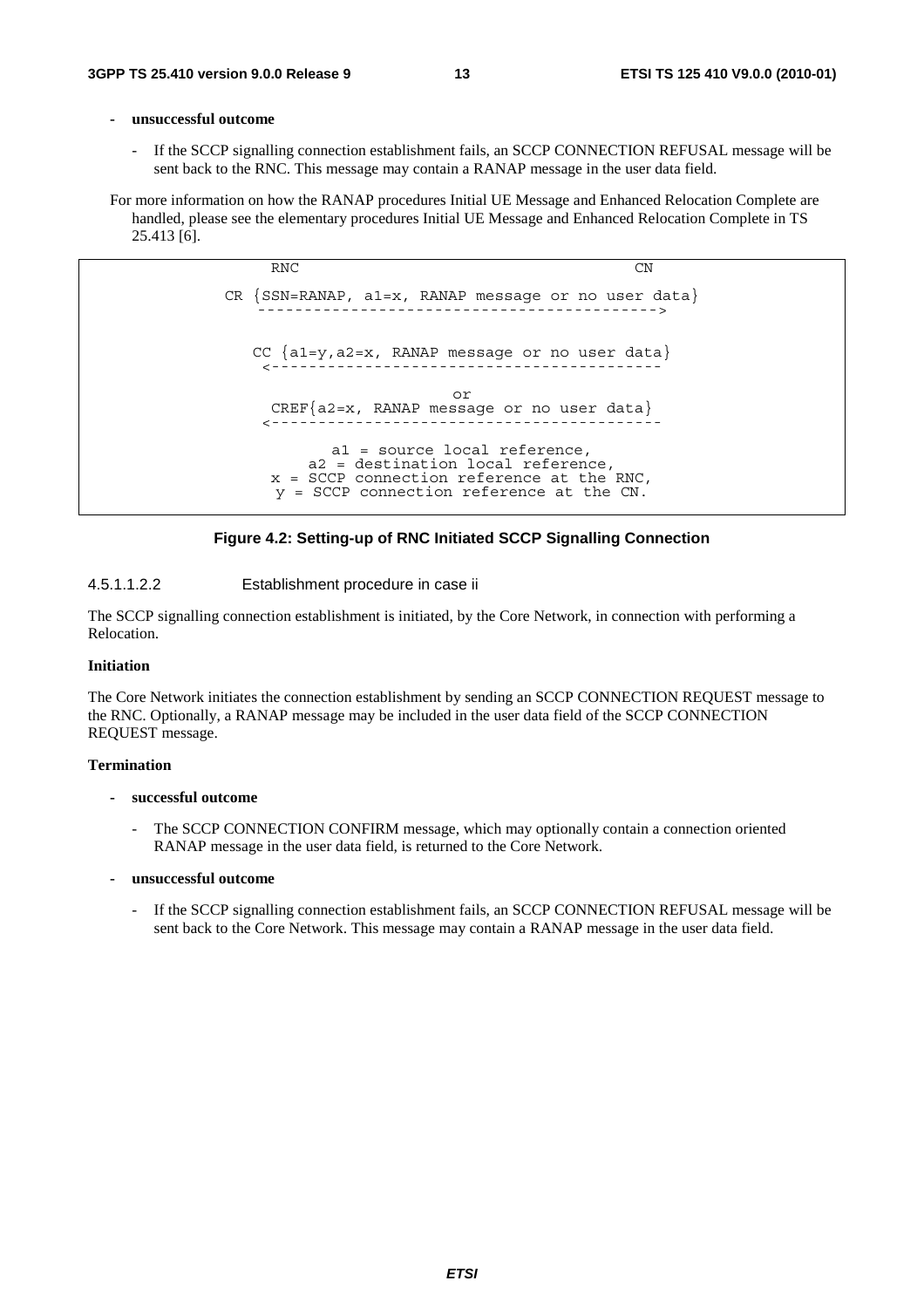```
RNC CN
CR \n{SSN=RANAP, al=y, RANAP message or no user data}CC \{a1=x, a2=y, RANAP message or no user data\}or 
    CREF{a2=y, RANAP message or no user data} 
                      ------------------------------------------> 
          a1 = source local reference, 
        a2 = destination local reference, 
    x = SCCP connection reference at the RNC, 
    y = SCCP connection reference at the CN.
```
#### **Figure 4.3: Setting-up of CN Initiated SCCP Signalling Connection**

#### 4.5.1.1.2.3 Establishment procedure in case iii

The SCCP signalling connection establishment is initiated, by the Core Network, to establish a new SCCP connection between the RNC and the CN for an MBMS service at the start of an MBMS session and when no SCCP connection already exists between the CN and the RNC involved, for the concerned MBMS service.

#### **Initiation**

The Core Network initiates the connection establishment by sending an SCCP CONNECTION REQUEST message to the RNC. Optionally, a RANAP message may be included in the user data field of the SCCP CONNECTION REQUEST message.

#### **Termination**

#### **- successful outcome**

- The SCCP CONNECTION CONFIRM message, which may optionally contain a connection oriented RANAP message in the user data field, is returned to the Core Network.
- **unsuccessful outcome** 
	- If the SCCP signalling connection establishment fails, an SCCP CONNECTION REFUSAL message will be sent back to the Core Network. This message may contain a RANAP message in the user data field.

#### 4.5.1.1.3 SCCP Connection Release procedure

This procedure is always initiated at the Core Network side in normal release case.

An SCCP connection is released when the CN realises that a given signalling connection is no longer required.

The CN sends a SCCP RELEASED message.

The procedure may be initiated at the Core Network side and the RNC side in any abnormal release case.

#### 4.5.1.1.4 General SCCP Abnormal Conditions

If a user-out-of-service information or signalling-point-inaccessible information is received by the RANAP, no new attempt to establish SCCP connections towards the affected point code will be started until the corresponding user-inservice information or signalling-point-accessible information is received.

When a user-out-of-service information or signalling-point-inaccessible is received by the RNC, an optional timer may be started. When the timer expires, all the SCCP connections towards the affected point code will be released. When the user-in-service or signalling-point-accessible is received, the timer is stopped.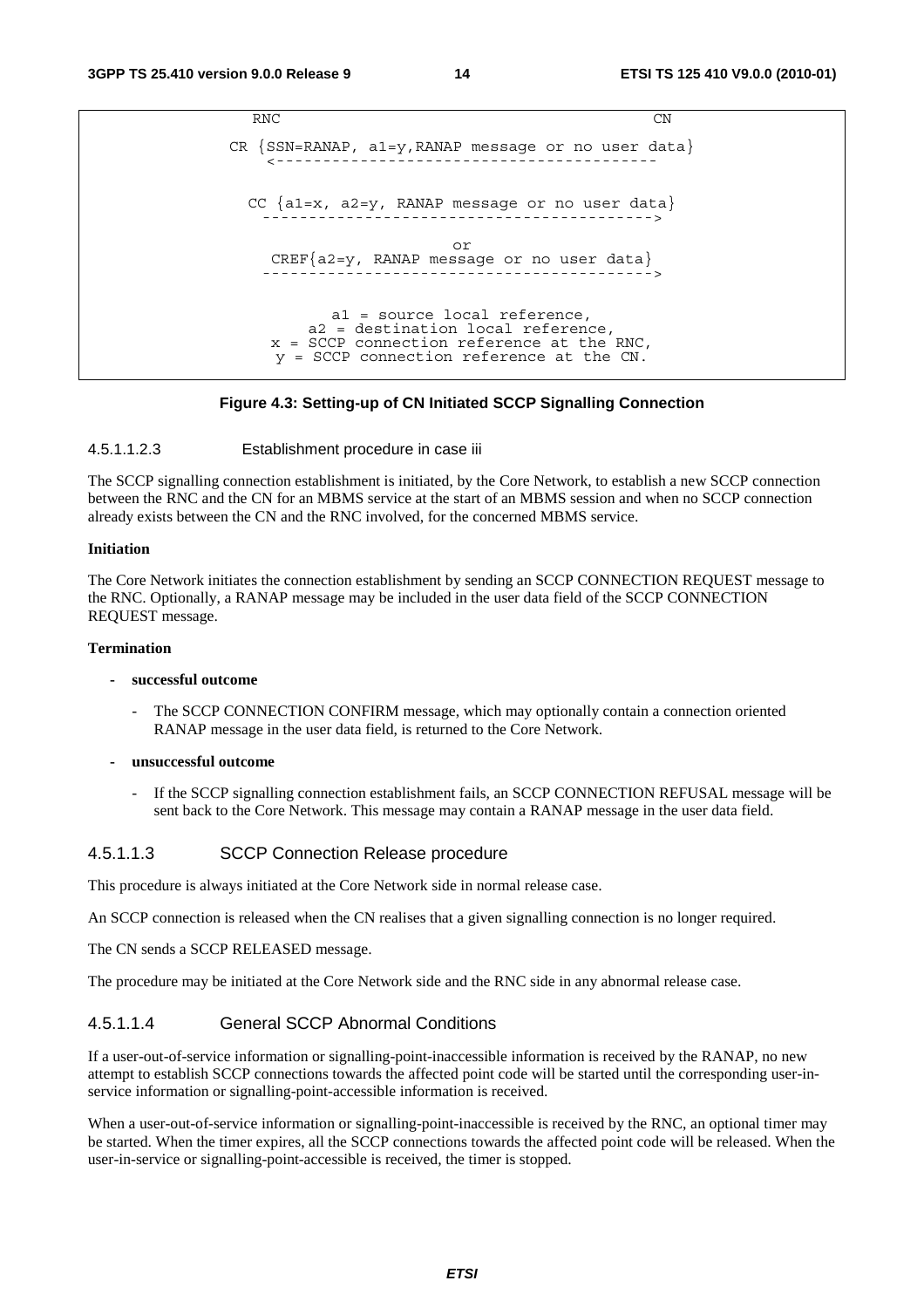If for any reason an SCCP connection is released, the optional timer expires or a connection refusal is received while any of the RANAP procedures are being performed or while a dedicated resource is still allocated, the following actions are taken:

#### **At RNC:**

- Any RNC procedure relating to that connection is abandoned.
- The UTRAN resources allocated to the connection are released.

#### **At Core Network:**

The resources associated with the SCCP connection are cleared as soon as possible.

#### 4.5.1.2 Use of MTP3b

- For a given MSC, the RNC shall be able to access RANAP and ALCAP either under the same MTP3b destination point code, or under different point codes;
- For a given RNC, the MSC shall be able to access RANAP and ALCAP either under the same MTP3b destination point code, or under different point codes.

#### 4.5.2 Use of Transport Network User Plane as User Data Bearer

#### 4.5.2.1 Use of AAL2

In the ATM transport option AAL2 is used as the user data bearer towards the CS domain.

Q.2630.2 is used as the protocol for dynamically setup AAL-2 connections over Iu towards the CS domain. Q.2630.2 adds new optional capabilities to Q.2630.1.

#### 4.5.2.2 Use of GTP-U

GTP-U is used as the user data bearer towards the PS domain.

RANAP Signalling is used to establish, modify and release the GTP-U tunnels towards the PS domain.

#### 4.5.2.3 Use of RTP

RTP/UDP/IP is used as the user data bearer towards the CS domain in the IP transport option. The use of RTCP [x2] is optional.

RANAP Signalling is used to establish, modify and release RTP sessions towards the CS domain.

#### 4.5.3 Use of Transport Network User Plane on Iu-BC

TCP/IP is used as the bearer for the radio network layer protocol over  $I_u$ -BC.

The TCP connection is normally established by the CN using standard TCP procedures.

A new TCP connection is established by the RNC only when there is information (e.g. failure or restart indications) that needs to be sent from RNC to the CN, and there is no existing TCP connection. The RNC shall establish the connection using standard TCP procedures.

The node that established the connection shall release the TCP connection.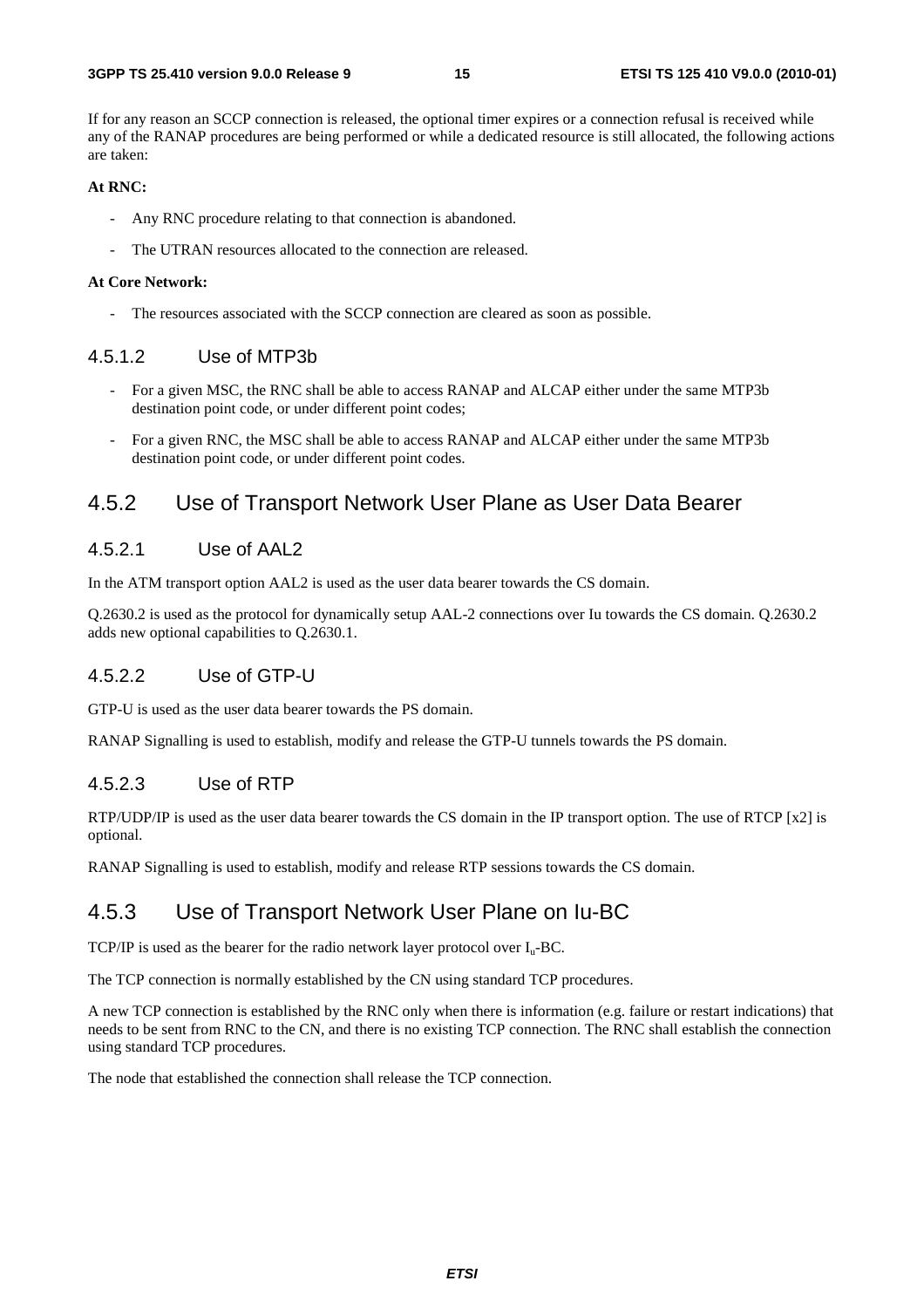# 5 Functions of the  $I_u$  Interface Protocols & Functional Split

# 5.1 General

This subclause defines the functional split between the core network and the UMTS radio access network. In addition, the possible interaction between the functions is defined. The functional split is shown in table 5.1.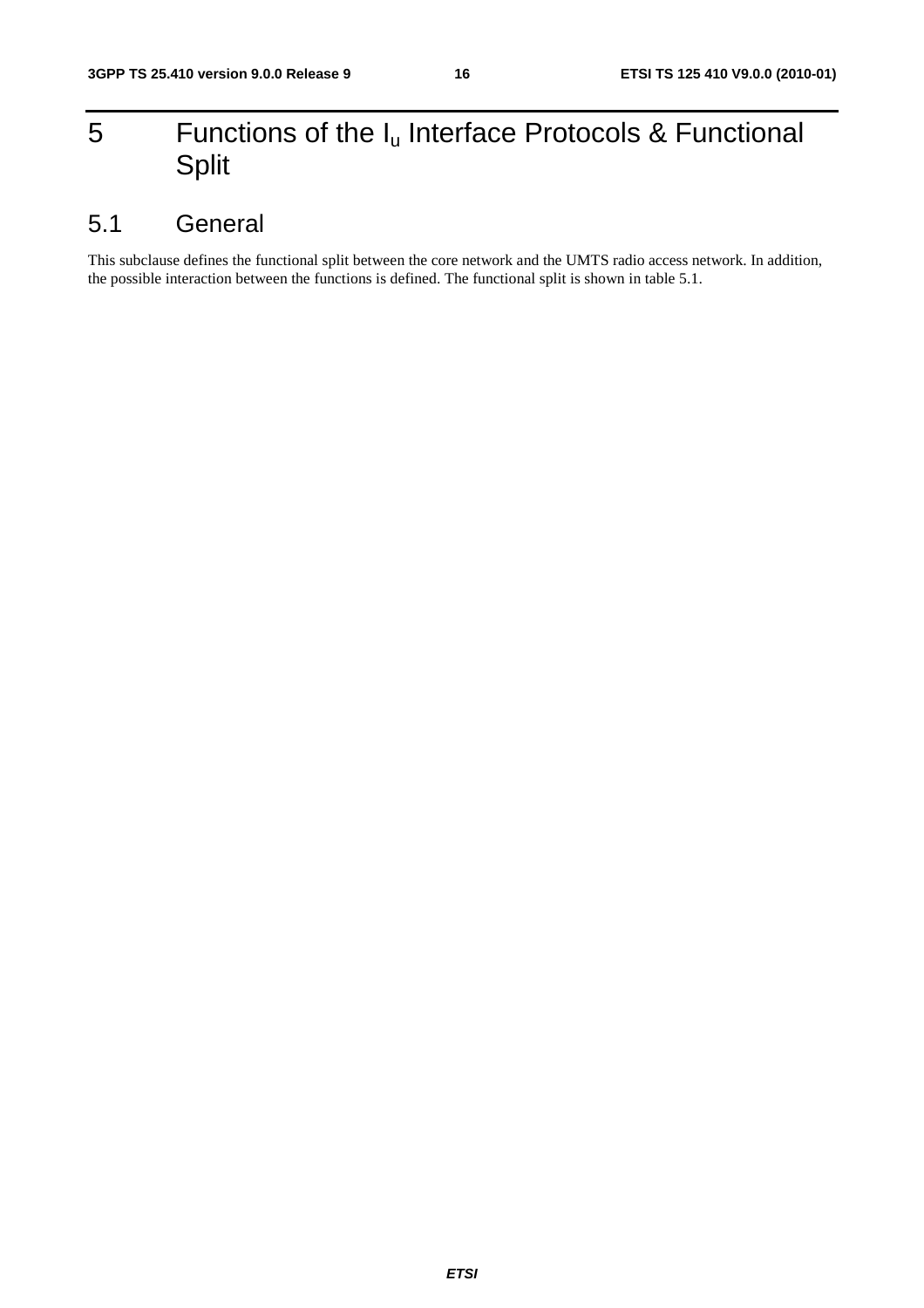| <b>Function</b>                                      | <b>UTRAN</b>                    | <b>CN</b>                           |
|------------------------------------------------------|---------------------------------|-------------------------------------|
| <b>RAB management functions:</b>                     |                                 |                                     |
| RAB establishment, modification and release          | $\frac{\mathsf{x}}{\mathsf{x}}$ | X                                   |
| RAB characteristics mapping $I_u$ transmission       |                                 |                                     |
| bearers                                              |                                 |                                     |
| RAB characteristics mapping Uu bearers               | $\frac{X}{X}$                   |                                     |
| RAB queuing, pre-emption and priority                |                                 | х                                   |
|                                                      |                                 |                                     |
| <b>Radio Resource Management functions:</b>          |                                 |                                     |
| Radio Resource admission control                     | Χ                               |                                     |
| <b>Broadcast Information</b>                         | X                               | Х                                   |
| Iu link Management functions:                        |                                 |                                     |
| I <sub>u</sub> signalling link management            | х                               | х                                   |
| <b>ATM VC management</b>                             | $\overline{\mathsf{x}}$         | $\overline{\mathsf{x}}$             |
| AAL2 establish and release                           |                                 |                                     |
| AAL5 management                                      | $\frac{\mathsf{X}}{\mathsf{X}}$ | $\frac{\overline{x}}{\overline{x}}$ |
| GTP-U Tunnels management                             | $\overline{\mathsf{x}}$         | $\overline{\mathsf{x}}$             |
| <b>TCP Management</b>                                | $\overline{\mathsf{x}}$         | X                                   |
| <b>Buffer Management</b>                             | X                               |                                     |
|                                                      |                                 |                                     |
| Iu U-plane (RNL) Management:                         |                                 |                                     |
| I <sub>u</sub> U-plane frame protocol management     |                                 | х                                   |
| I <sub>u</sub> U-plane frame protocol initialization | X                               |                                     |
|                                                      |                                 |                                     |
| <b>Mobility management functions:</b>                |                                 |                                     |
| Location information reporting                       | Χ                               | х                                   |
| Handover and Relocation                              |                                 |                                     |
| Inter RNC hard HO, lur not used or not available     | X                               | Χ                                   |
| Serving RNS Relocation (intra/inter MSC)             | X                               | $\overline{\mathsf{X}}$             |
| Inter system hard HO (UMTS-GSM)                      | $\overline{\mathsf{x}}$         | $\overline{\mathsf{x}}$             |
| Inter system Change (UMTS-GSM)                       | $\overline{\mathsf{x}}$         | $\overline{\mathsf{x}}$             |
| Paging Triggering                                    |                                 | $\overline{\mathsf{x}}$             |
| <b>GERAN System Information Retrieval</b>            | Χ                               | $\overline{\mathsf{x}}$             |
| <b>Security Functions:</b>                           |                                 |                                     |
| Data confidentiality                                 |                                 |                                     |
| Radio interface ciphering                            | х                               |                                     |
| Ciphering key management                             |                                 | Х                                   |
| User identity confidentiality                        | Χ                               | X                                   |
| Data integrity                                       |                                 |                                     |
| Integrity checking                                   | х                               |                                     |
| Integrity key management                             |                                 | х                                   |
|                                                      |                                 |                                     |
| <b>Service and Network Access functions:</b>         |                                 |                                     |
| CN Signalling data                                   | Χ                               | Χ                                   |
| Data Volume Reporting                                | $\overline{\mathsf{x}}$         |                                     |
| <b>UE Tracing</b>                                    | Χ                               | х                                   |
| Location reporting                                   | Χ                               | X                                   |
| I <sub>u</sub> Co-ordination functions:              |                                 |                                     |
| Paging co-ordination                                 | х                               | X                                   |
| <b>NAS Node Selection Function</b>                   | X                               |                                     |
| <b>MOCN Rerouting Function</b>                       | $\overline{\mathsf{x}}$         | Χ                                   |
|                                                      |                                 |                                     |
| <b>MBMS functions</b>                                | х                               | х                                   |
| <b>MBMS RAB Management</b>                           | Χ                               | $\overline{\mathsf{x}}$             |
| <b>MBMS UE Linking Function</b>                      | Χ                               | X                                   |
| <b>MBMS Registration Control Function</b>            | Χ                               | X                                   |
| <b>MBMS Enquiry Function</b>                         | $\overline{\mathsf{x}}$         | $\overline{\mathsf{x}}$             |

#### **Table 5.1: Iu interface functional split**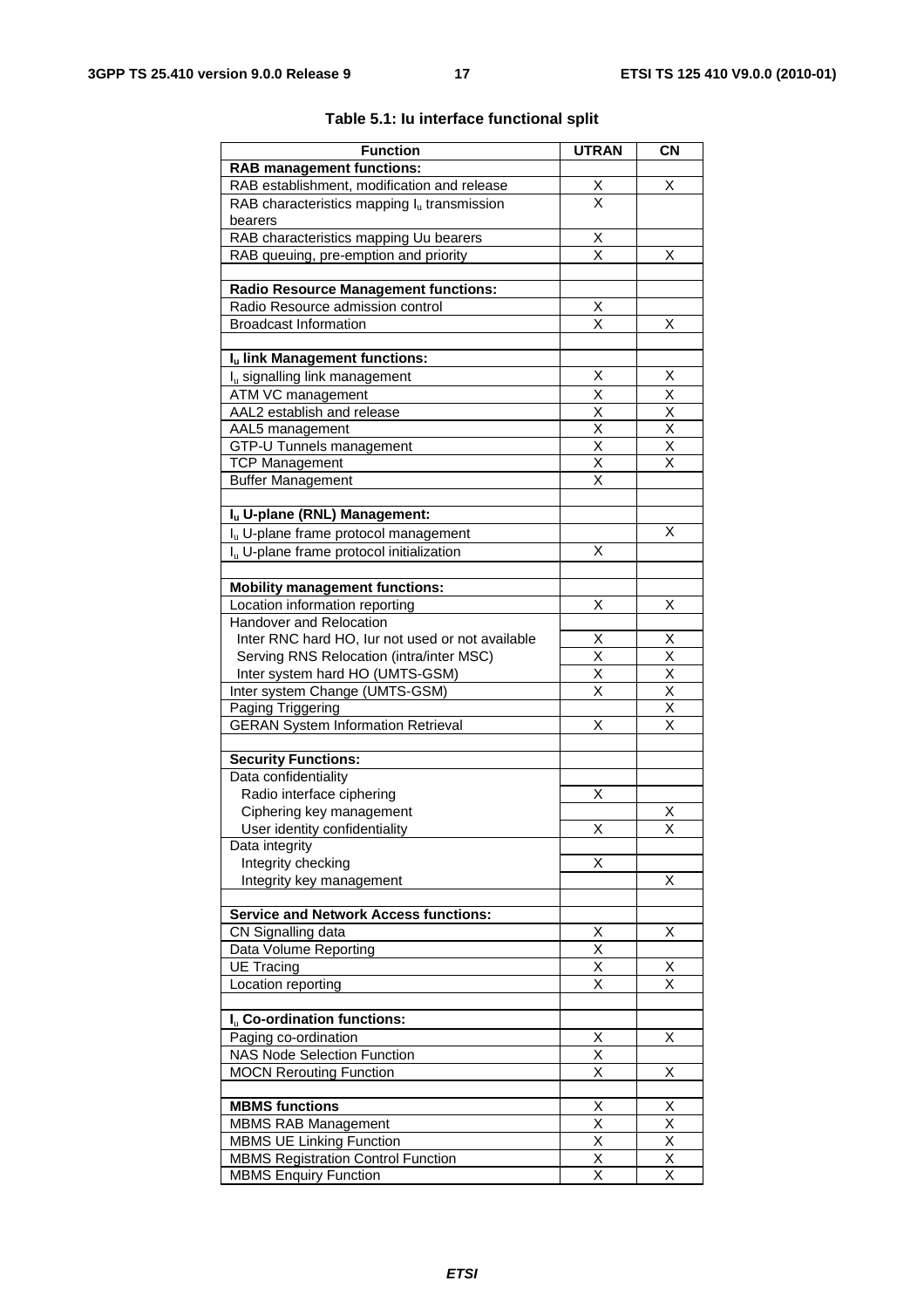# 5.2 RAB management Functions

### 5.2.1 RAB establishment, modification and release function

The RAB, Radio Access Bearer, is defined to be set-up between UE and CN. Depending on subscription, service, requested QoS etc. different types of RABs will be used. It is the CN that controls towards the UTRAN the establishment, modification or release of a RAB. Furthermore, the CN selects the type of the transport bearer, i.e. ATM or IP.

The RAB identity is allocated by CN by mapping the value for the NAS Binding information (from the actual protocol IE for the respective CN domain) to the RAB ID as specified in [3]. The RAB identity is globally significant on both the radio bearer and on the Iu bearer for a given UE in a particular CN domain.

RAB establishment, modification and release is a CN initiated function.

RAB establishment, modification and release is a UTRAN executed function.

RAB release request is a UTRAN initiated function, triggered when UTRAN e.g. fails to keep the RAB established with the UE.

### 5.2.2 RAB characteristics mapping to Uu bearers function

The RAB characteristics mapping function is used to map the radio access bearers to the Uu bearers. The mapping is performed during the establishment of the RAB. UTRAN shall perform the mapping between the bearers.

RAB mapping to Uu transmission bearers is a UTRAN function.

### 5.2.3 RAB characteristics mapping to Iu transport bearers

The RAB characteristics mapping function is used to map the radio access bearers to the Iu interface transport bearers. The mapping is performed during the establishment of the RAB.

UTRAN shall perform this mapping between the bearers if AAL2 is used, since it is the UTRAN that establishes the AAL2 connections.

In case of RAB towards the PS domain, UTRAN shall perform the mapping between the radio access bearers and the IP layer.

RAB characteristics mapping to Iu transport bearers is a UTRAN function.

### 5.2.4 RAB queuing, pre-emption and priority function

The allocation/retention priority level of a RAB is determined by the CN based on e.g. subscription information, QoS information etc. Accordingly, the CN shall request RAB establishment or modification with an indication of the priority level and the pre-emption capability of that RAB and the queuing vulnerability. Queuing and resource pre-emption shall be performed by UTRAN accordingly.

RAB queuing, pre-emption and allocation/retention priority handling is a UTRAN controlled function.

RAB queuing, pre-emption and allocation/retention priority setting is a CN function.

#### 5.3 Radio Resource Management over Iu

#### 5.3.1 Radio resource admission control

When UTRAN receives a request to establish or modify a radio access bearer from the CN, the current radio resource situation is analysed and the admission control either accepts or rejects the request. This is called "Radio resource admission control" and is handled by the UTRAN. If the request is queued, it is handled by the RAB queuing, preemption and priority function.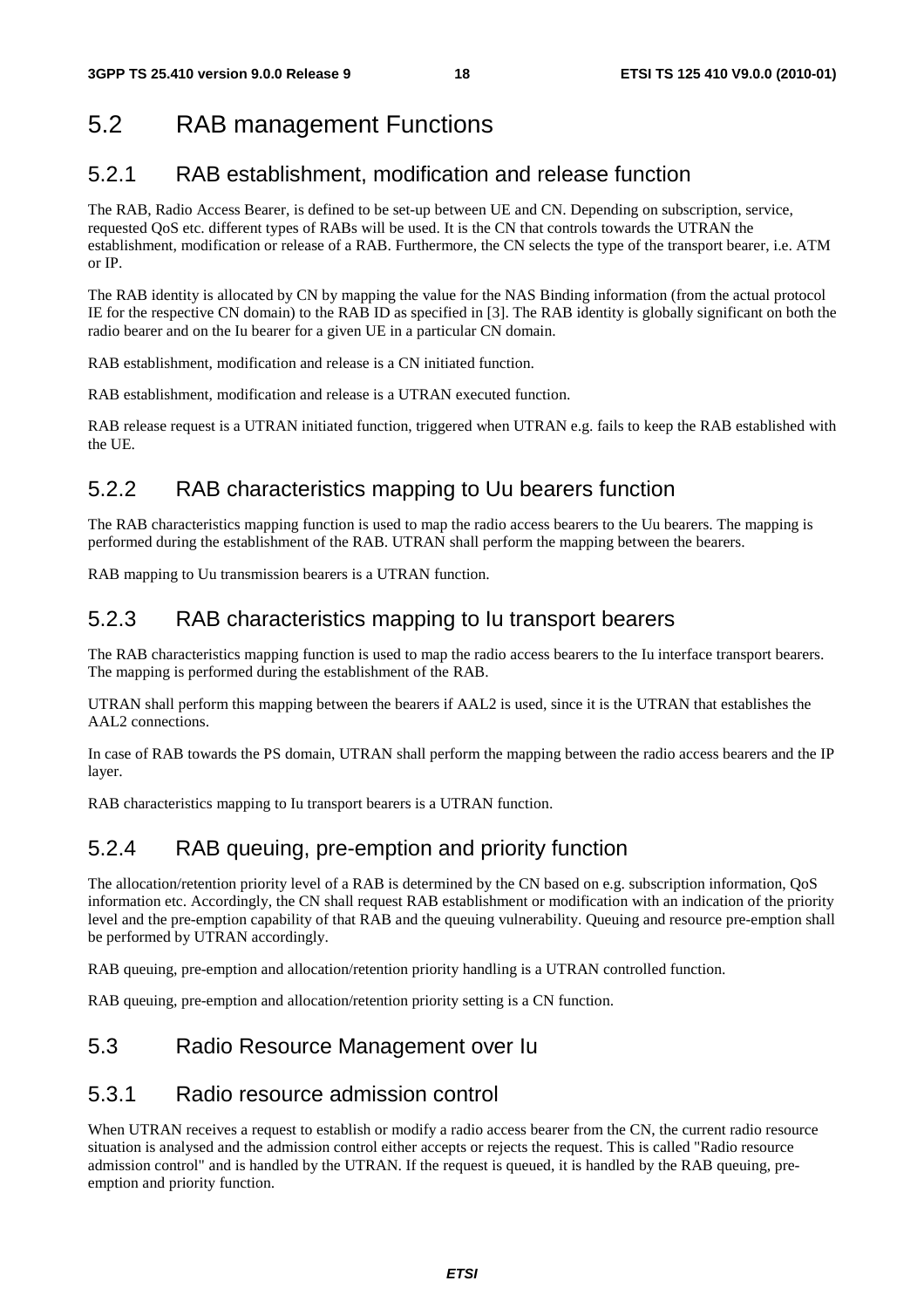### 5.3.2 Broadcast information management

This function consists in the broadcast from network toward UE of some information in the coverage area of the whole network or different parts of the network.

There are two kinds of Broadcast information management. UTRAN broadcast information, and Cell Broadcast information management. All UTRAN broadcast information management shall be handled locally within UTRAN. All Cell Broadcast information is controlled by CN and executed by UTRAN.

# 5.4 I<sub>u</sub> link Management functions

### 5.4.1 **I**<sub>u</sub> Signalling Link Management function

The I<sub>u</sub> signalling link management function provides a reliable transfer of the radio network signalling between UTRAN and CN. Both CN and UTRAN manage the function.

This function is in particular responsible for Iu signalling connection establishment, which can be established either by the CN or the RNC and for  $I_u$  signalling connection release, which is controlled by CN possibly upon UTRAN request.

### 5.4.2 ATM Virtual Connection Management function

This function refers to handling of ATM Virtual Connections (VCs) between CN and UTRAN.

This function shall be used to establish, maintain and release the ATM VCs. For permanent VCs, it is regarded to be an O&M function.

This function also includes the selection of a Virtual Circuit to be used for a particular RAB. The selection of ATM VC upon an Iu radio access bearer service request, shall be done by UTRAN. The selected VC shall fulfil the requirements of the request. The VC may consist of several sublinks: such as SCCP connections, AAL2 connections or IP flows.

### 5.4.3 AAL2 connection establish and release function

This function is used to establish and release the AAL type 2 connections between CN and UTRAN upon an Iu radio access bearer service request. Both UTRAN and CN are taking part in the establishment of AAL2 connection. UTRAN shall initiate both establishment and release of AAL2 connections. In abnormal cases, the CN may also initiate release of AAL2 connections. The use of AAL2 for Iu transmission bearers depends on type of CN.

### 5.4.4 AAL5 management function

AAL5 connections between CN and UTRAN shall be pre-configured at system initialisation. Basic configuration is PVCs. For user data, SVC is possible.

The AAL5 management is a function handled by both the CN and the UTRAN.

### 5.4.5 GTP-U tunnels management function

This function is used to establish and release GTP-U tunnels between CN and UTRAN upon a radio access bearer service request. This involves assigning a tunnel identifier for each direction and the creation of a context containing the tunnel information. The tunnel identifier for the downlink is allocated by the UTRAN, and the tunnel identifier for the uplink is allocated by the CN. Both CN and UTRAN should maintain the context. The use of GTP-U for I<sub>u</sub> transport bearers depends on type of CN.

### 5.4.6 TCP Management Function

This function is used to establish and release the TCP connections between CN and UTRAN over Iu-BC.

The TCP management function exists in both UTRAN and CN.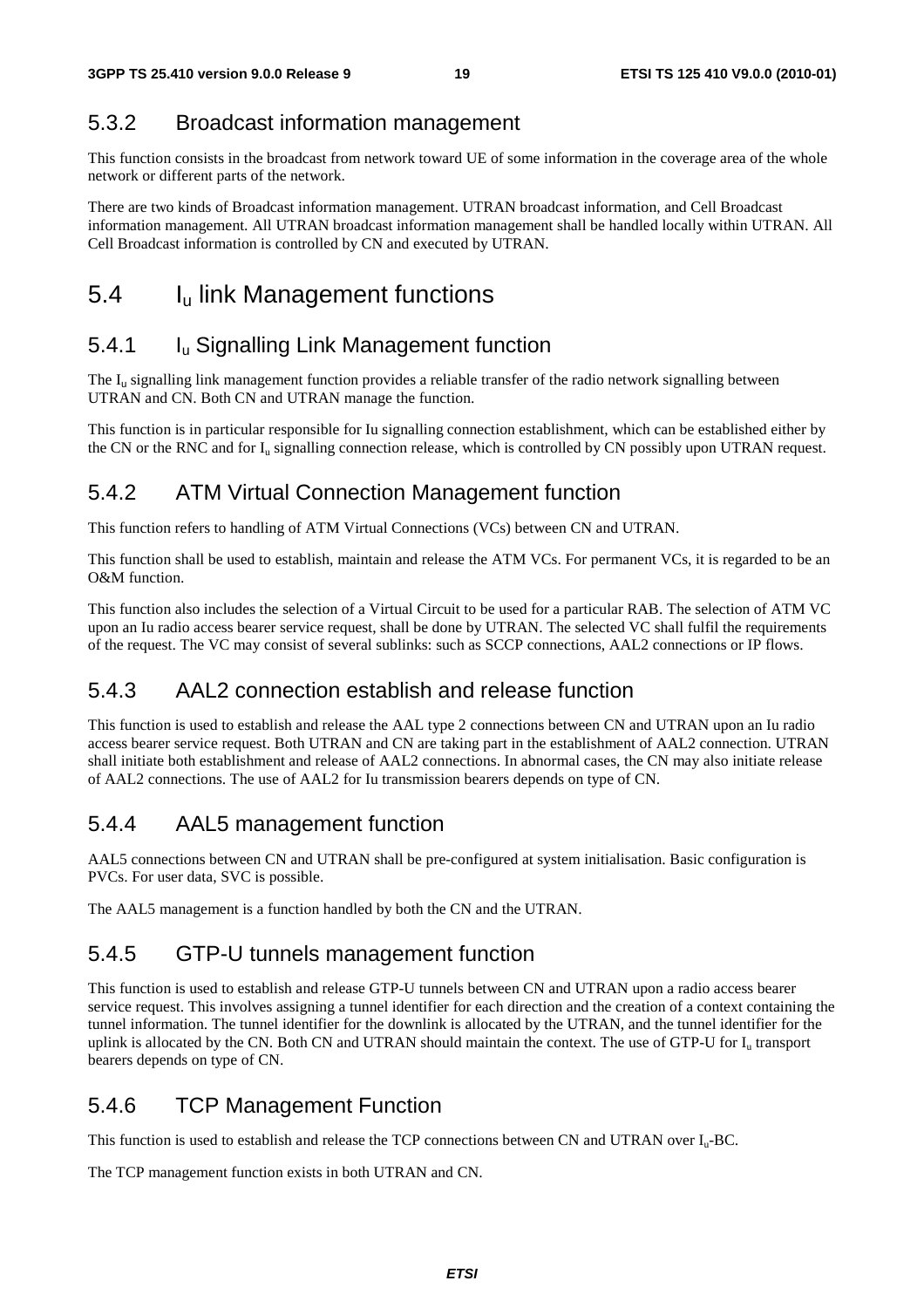### 5.4.7 Buffer Management

Congestion control shall be performed over the Iu user plane using buffer management and no flow control.

This function includes buffers to store received packet data units that at reception can not be processed due to e.g. congestion. In UTRAN, there must be a buffer management function handling received packets from the peer CN node.

The used mechanism is not in the scope of the present document and not relevant to be standardised.

Buffer management is a UTRAN function.

### 5.4.8 RTP Session Management Function

This function is used to establish and release RTP sessions between CN and UTRAN upon a radio access bearer service request. This involves assigning a RTP session identifier for each direction and the creation of a context containing the RTP session information. The RTP session identifier for the downlink is allocated by the UTRAN, and the RTP session identifier for the uplink is allocated by the CN. Both CN and UTRAN should maintain the RTP session context. The use of RTP for Iu transport bearers depends on type of CN.

# 5.5 Iu U-plane (RNL) Management Functions

### 5.5.1 Iu U-plane frame protocol mode selection function

The  $I_{\rm u}$  UP in the Radio Network Layer provides modes of operation that can be activated on RAB basis. For a given RAB, the  $I_{\rm u}$  UP operates either in a Transparent or in Support mode.  $I_{\rm u}$  U-plane frame protocol mode is selected by the CN. A set of appropriate U-plane version(s) is indicated within RANAP. The final U-plane version is selected during the Iu UP initiation procedure among the indicated version(s).

This function is a CN function.

### 5.5.2 Iu U-plane frame protocol initialisation

 $I_{u}$  U-plane frame protocol is initialised by the UTRAN. In certain cases, as described in [15], the  $I_{u}$  U-plane frame protocol may be initialised by the CN.

# 5.6 Mobility Management Functions

### 5.6.1 Location information update function

Some functionality within the CN, needs information about the present location of an active UE, i.e. a UE with established signalling connection. The Location information update function is used to transfer this information from the UTRAN to the CN. It is the UTRAN responsibility to send this information initially at the signalling connection establishment for a UE and at any change of the UE location as long as the signalling connection exists. For this function, the location information shall be at Location and Routing Area level.

### 5.6.2 Handover and Relocation functions

#### 5.6.2.1 Inter RNC hard HO function, Iur not used or not available

This functionality includes procedures for handover from one RNC to another RNC when Iur interface is not used or is not available, i.e. soft handover is not possible. The connection is switched in the CN, so both UTRAN and CN are involved. Both intra and inter CN entity cases are applicable. This functionality includes also the moving of the Serving RNS functionality from one RNC to another RNC.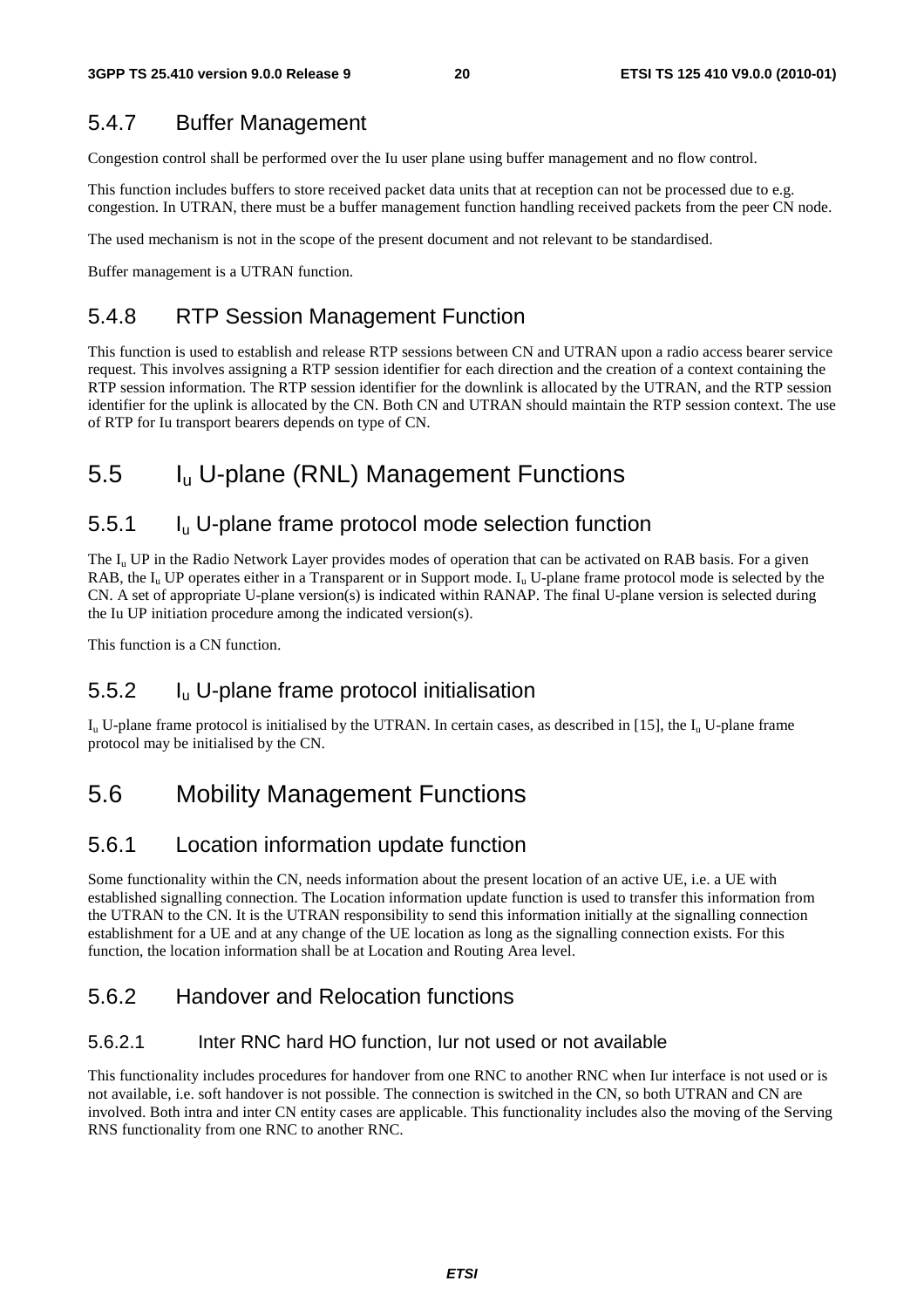#### 5.6.2.2 Serving RNS Relocation function

This functionality allows moving the Serving RNS functionality from one RNC to another RNC, e.g. closer to where the UE has moved during the communication. The Serving RNS Relocation procedure may be applied when active cell management functionality has created a suitable situation for it. Both UTRAN and CN are involved.

#### 5.6.2.3 Inter system Handover (e.g. UMTS-GSM) function

Inter system handover is performed when a mobile hands over between cells belonging to different systems such as GSM and UMTS. For intersystem handover between UMTS and GSM, the GSM procedures are used within the GSM network. Both UTRAN and CN are involved.

NOTE: The GSM BSSMAP procedures are outside the scope of the present document.

### 5.6.2A Inter System Change (e.g. UMTS-GSM) function

Inter system change is performed when a GPRS attached mobile moves from cells belonging to different systems such as GSM and UMTS. For intersystem change between UMTS and GSM, the GPRS procedures are used within the GPRS network. Both UTRAN and CN are involved.

### 5.6.3 Paging Triggering

The Core Network shall, when considered necessary, trigger the Location/Routing/RNC Area paging in the UTRAN system.

### 5.6.4 Shared Networks Access Control

The Shared Networks Access Control function allows the CN to request the UTRAN to apply UE specific access control to the UTRAN and the neighbouring networks on a PLMN or an SNA basis. The Shared Networks Access Control function is further described in [1].

### 5.6.5 GERAN System Information Retrieval

In order to provide the UE with system information related to NACC towards a GERAN system - to be used as an optimisation - the GERAN System Information Retrieval function allows the source system to request GERAN (via CN) to provide this system information. The request and subsequent transfer of the GERAN System Information is performed transparently with the RIM function. The RIM function is further described in [1]

### 5.7 Security Functions

#### 5.7.1 Data Confidentiality

#### 5.7.1.1 Radio interface ciphering function

The radio interface shall be ciphered upon request of the Core Network. Both Signalling and user data may be subject to ciphering. The ciphering shall be done within UTRAN.

#### 5.7.1.2 Ciphering key management function

The ciphering key and the permitted algorithm shall be supplied by the CN. UTRAN selects the used algorithm.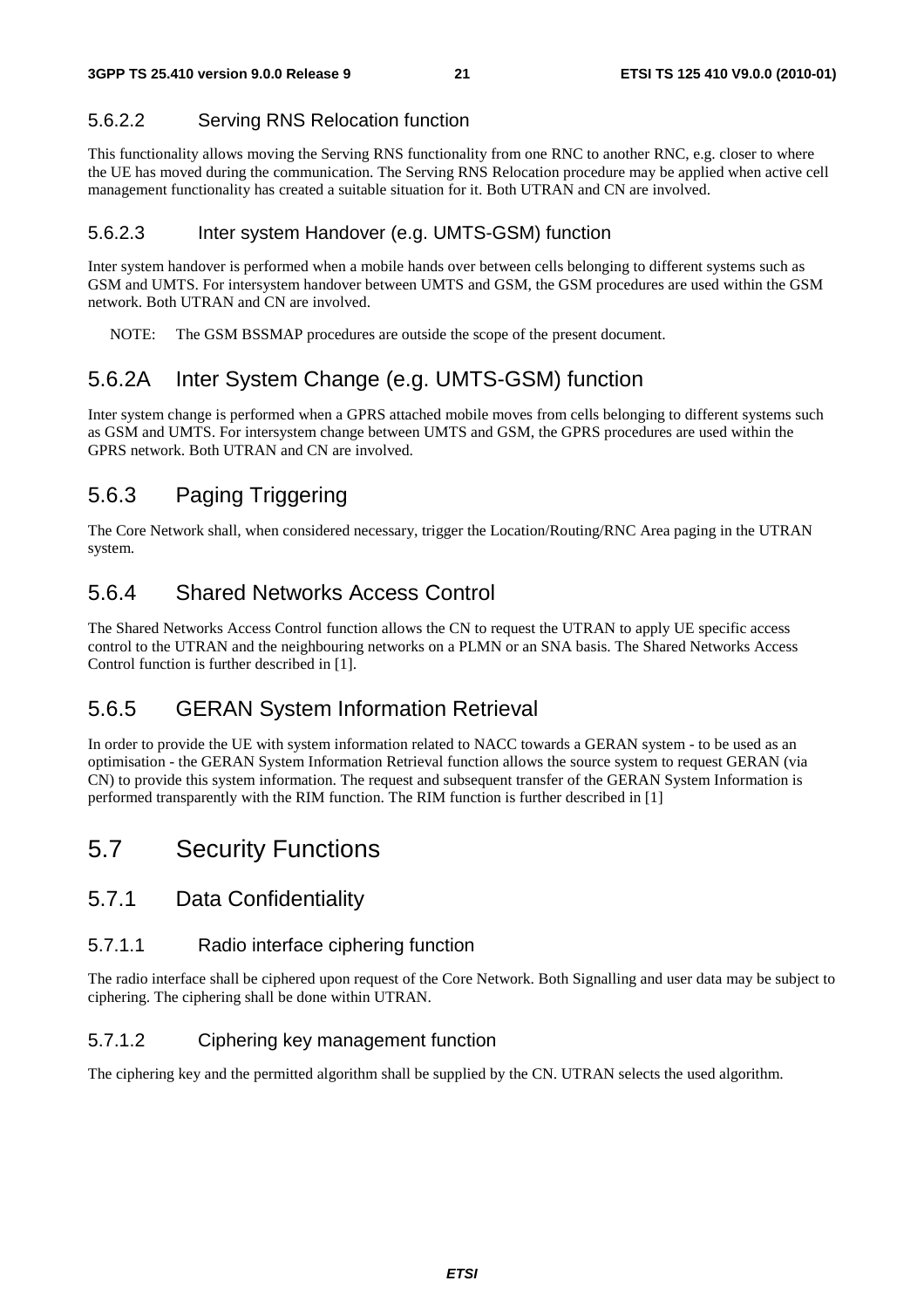### 5.7.2 Data integrity

#### 5.7.2.1 Integrity checking

The purpose of the integrity check is to make sure that the signalling continues between the same elements as by authentication. The integrity check shall be done within the UTRAN.

#### 5.7.2.2 Integrity key management

The integrity key and the permitted algorithm shall be supplied by the CN. UTRAN selects the used algorithm.

### 5.8 Service and Network Access Functions

### 5.8.1 Core Network signalling data transfer function

The NAS CN signalling data such as Call Control (CC), Session Management (SM), Mobility Management (MM), Short Message Services Point to Point and Supplementary Services (SS) shall be transparently conveyed between the CN and the UE. Over the Iu interface, the same Iu interface channel that is used for the UTRAN-CN signalling shall be used.

### 5.8.2 Data Volume Reporting

The data volume reporting function is used to report the volume of unacknowledged data to the CN. The function shall be in the UTRAN and is triggered from the CN.

### 5.8.3 UE Tracing

This feature allows tracing of various events related to the UE and its activities. This is an O&M functionality.

#### 5.8.4 Location reporting function

The positioning function performs the determination of the geographical position and optionally the velocity for an UE. The location reporting function transfers the positioning information between the UTRAN and the CN according to CN commands. This function involves UTRAN and CN.

# 5.9 Co-ordination Functions

### 5.9.1 Paging Co-ordination function

The two CN domain architecture implies need for a page co-ordination, i.e. handling of page triggered by one CN node when UE has a signalling connection to the other CN node. The paging co-ordination is performed by UTRAN and/or optionally by CN. The Common ID is used for UTRAN paging co-ordination. The CN provides the UTRAN with the Common ID.

The paging co-ordination is a UTRAN function. Optionally the paging co-ordination may be performed in the CN.

### 5.9.2 NAS Node Selection Function

The optional NAS Node Selection Function enables the RNC to initially assign CN resources to serve a UE and subsequently setup a signalling connection to the assigned CN resource.

The method by which the RNC initially assigns CN resources is implementation dependent.

The NNSF is described in detail in [25].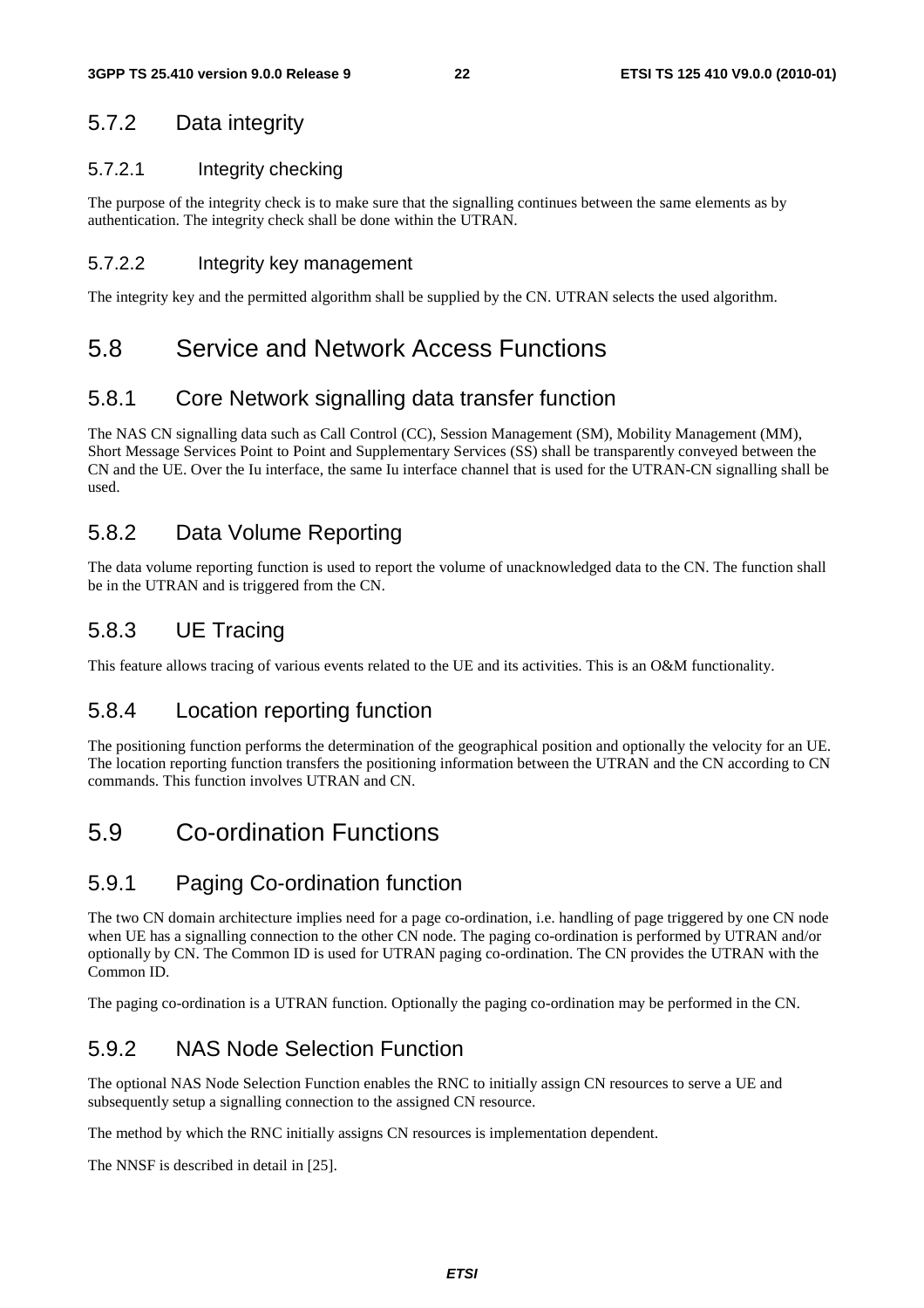# 5.9.3 Information Transfer Function

The Information Transfer function allows configuration data to be passed from the CN to the RNC upon CN trigger. This function is operated in acknowledged mode. It should be used by the CN to maintain alignment between the data as configured in the CN and the configuration data provided to the UTRAN. This may be used e.g. to coordinate the SNA geographical definition (LA to SNA mapping) between CN and UTRAN in order to apply access control on an SNA basis.

### 5.9.4 MOCN Rerouting Function

Rerouting is a mechanism used as part of the assignment of CN operator in shared networks with MOCN configuration for network sharing non-supporting UEs when they perform initial attach /registration. In this case RNC may not know towards which CN to route the initial UE request message and the latter may be rerouted to another CN via RNC.

The MOCN Rerouting Function is described in detail in [26].

### 5.10 MBMS Functions

#### 5.10.1 MBMS RAB Management functions

The MBMS RAB, Radio Access Bearer, is defined to be set-up between the CN and one or several UEs for MBMS. Depending on the MBMS service characteristics, different types of MBMS RABs will be used. It is the CN that controls towards the UTRAN the establishment, update or release of an MBMS RAB. The MBMS RAB is defined for the PS domain only.

### 5.10.2 MBMS UE Linking Function

This function provides the RNC with the list of MBMS services that a given UE, with existing dedicated Iu-PS signalling connection, has 'joined' or has 'left' [27].

### 5.10.3 MBMS Registration Control Function

This function allows the RNC to either register or deregister to the PS core network domain for a specific MBMS bearer service so that it is notified whenever a session of this service starts.

It also allows the CN to inform the RNC that a given MBMS bearer service is no longer available.

### 5.10.4 MBMS Enquiry Function

This function allows the RNC to request to the SGSN the list of MBMS bearer services that a given UE has 'joined' [27] or the IP Multicast Address and APN defined in [27] which correspond to a given MBMS bearer service.

# 6 Iu Interface Protocol Structure

# 6.1 General

The Radio Network signalling over Iu consists of the Radio Access Network Application Part (RANAP). The RANAP protocol consists of mechanisms to handle all procedures between the CN and UTRAN. It is also capable of conveying messages transparently between the CN and the UE without interpretation or processing by the UTRAN.

Over the  $I_u$  interface the RANAP protocol is, e.g. used for:

- Facilitate a set of general UTRAN procedures from the Core Network such as paging -notification as defined by the notification SAP in [3].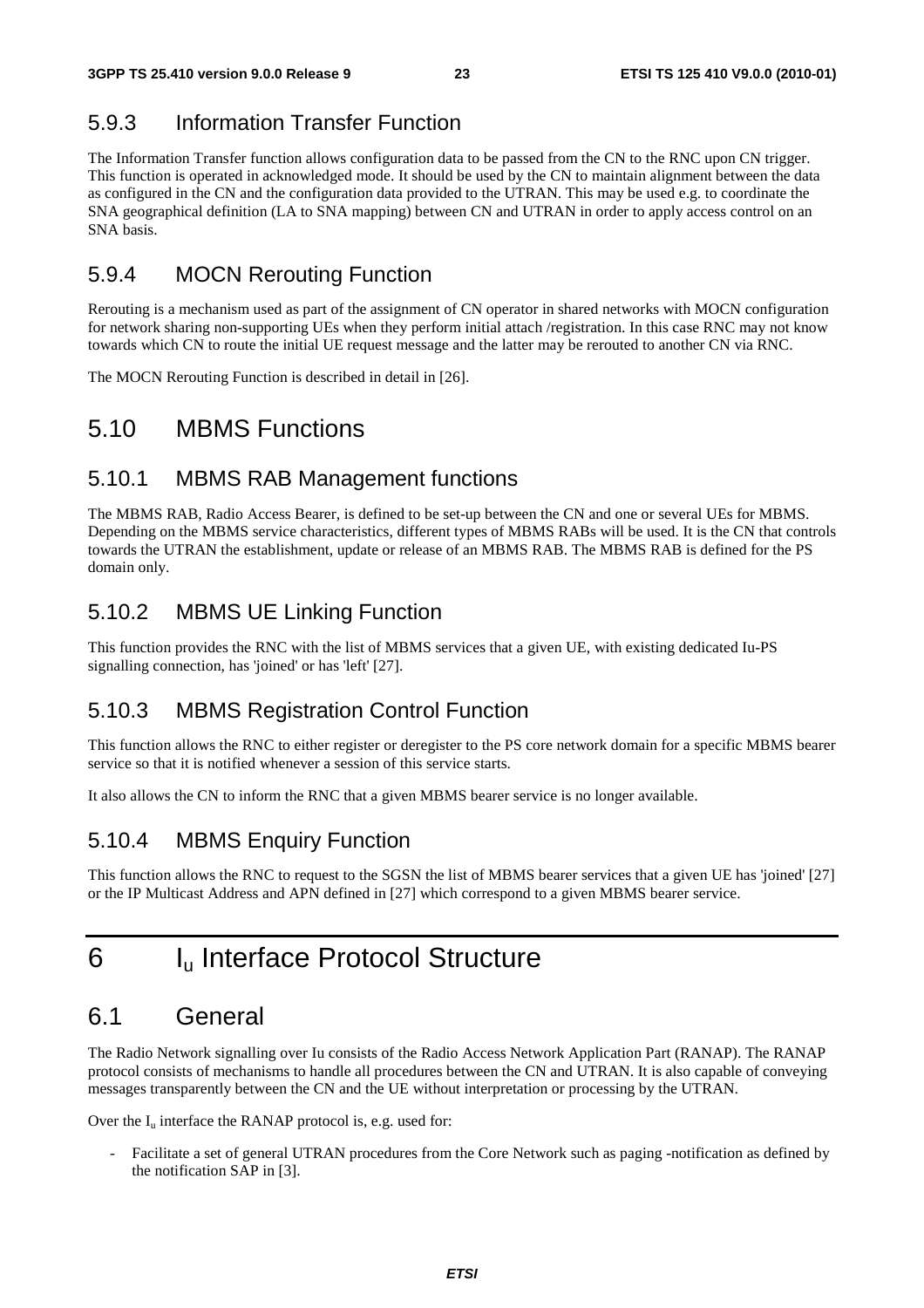- Separate each User Equipment (UE) on the protocol level for mobile specific signalling management as defined by the dedicated SAP in [3].
- Transfer of transparent non-access signalling as defined in the dedicated SAP in [3].
- Request of various types of UTRAN Radio Access Bearers through the dedicated SAP in [3].
- Perform the SRNS Relocation function.
- Perform the various MBMS procedures.

The Radio Access Bearers are provided by the Access Stratum.

Over Iu-BC, a datagram mechanism is used, so there is no clear separation of control and user planes, and the SABP protocol is used for data transfer and signalling.

### 6.2 Iu-CS

Figure 6.1 shows the protocol structure for  $I_u$ -CS, following the structure described in [1].



\*) RTCP is optional.

**Figure 6.1: Iu –Interface Protocol Structure towards CS Domain**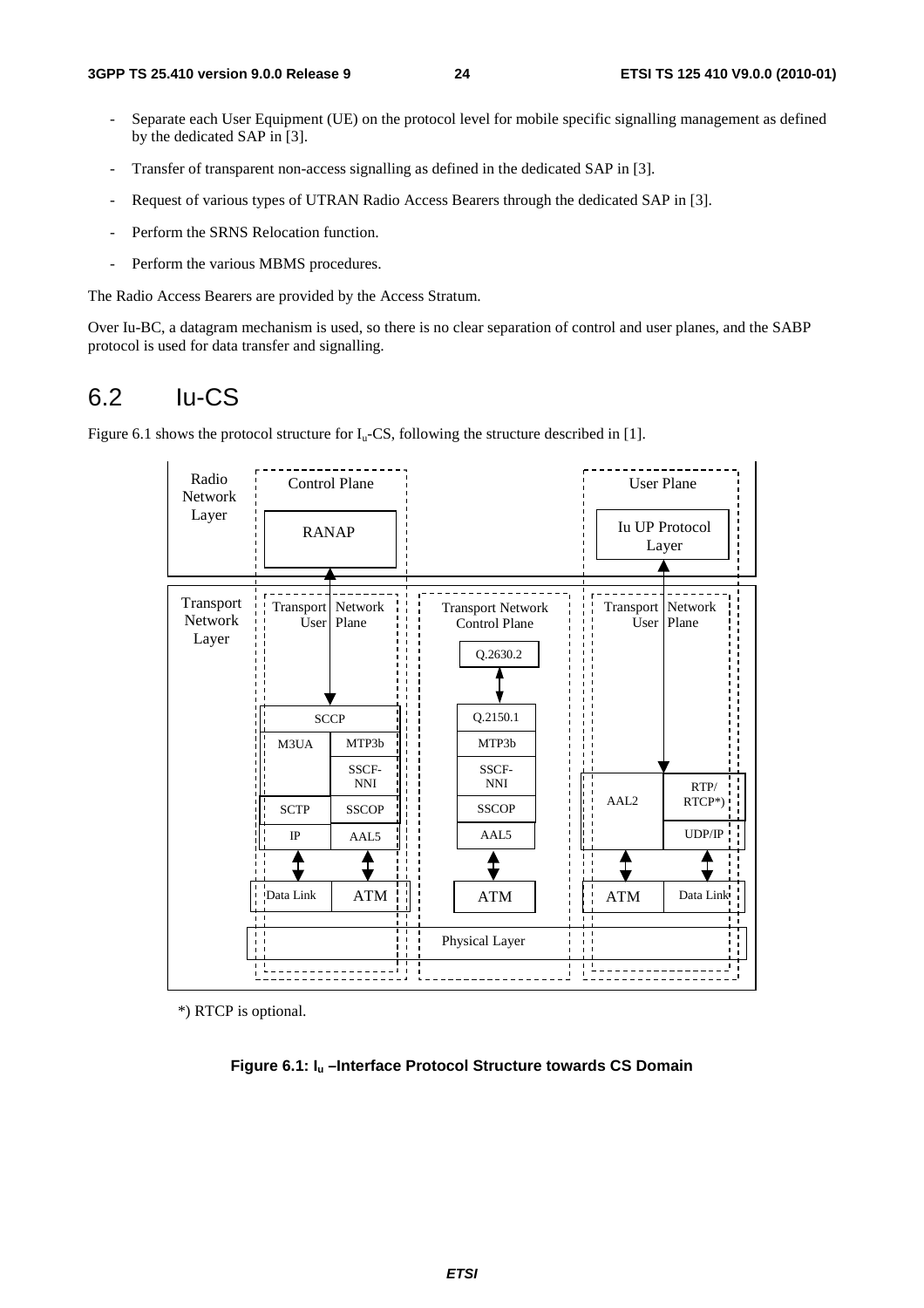# 6.3 Iu-BC

Figure 6.2 shows the protocol structure for the  $I_u$ -BC.



**Figure 6.2: Iu Interface Protocol Structure towards Broadcast Domain**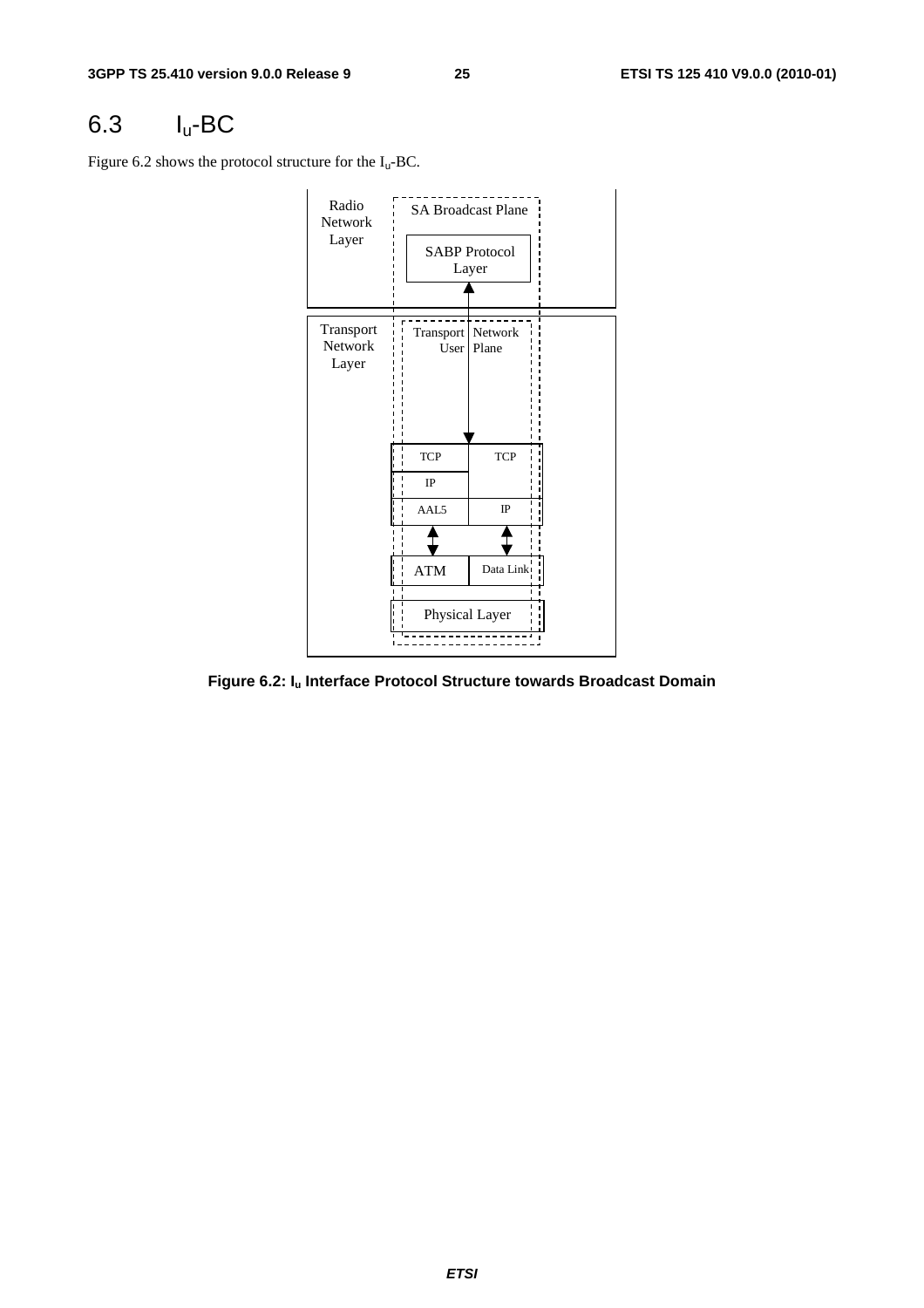# 6.4 Iu-PS

\_ \_ \_ \_ \_ \_ \_ \_ \_ \_ \_ \_ \_ Radio Network Radio Network Control Plane  $\overrightarrow{ }$  User Plane Layer RANAP Iu UP Protocol Layer Transport Network Transport Transport Network Transport Network Layer User Plane Network User Plane Transport Network Layer Control Plane **SCCP**  $MTP3-B$  M3UA M3UA **SCTP SCTP** GTP-U GTP-U SSCF-NNI UDP UDP SSCOP IP IP IP AAL5 AAL5 IP ATM Data Link ATM Data Link Physical Layer Physical Layer

Figure 6.3 shows the protocol structure for Iu-PS, following the structure described in [1].

Figure 6.3: I<sub>u</sub> Interface Protocol Structure towards PS Domain

# 7 Other I<sub>u</sub> Interface Specifications

# 7.1 UTRAN I<sub>u</sub> Interface: Layer 1 (3GPP TS 25.411)

3GPP TS 25.411 [4] specifies the range of physical layer technologies that may be used to support the Iu interface.

# 7.2 UTRAN Iu Interface: Signalling Transport (3GPP TS 25.412)

3GPP TS 25.412 [5] specifies the signalling bearers for the RANAP and transport network control plane protocols for both Iu-PS and Iu-CS.

# 7.3 UTRAN Iu Interface: RANAP Specification (3GPP TS 25.413)

3GPP TS 25.413 [6] specifies the RANAP protocol for radio network control plane signalling over the Iu interface.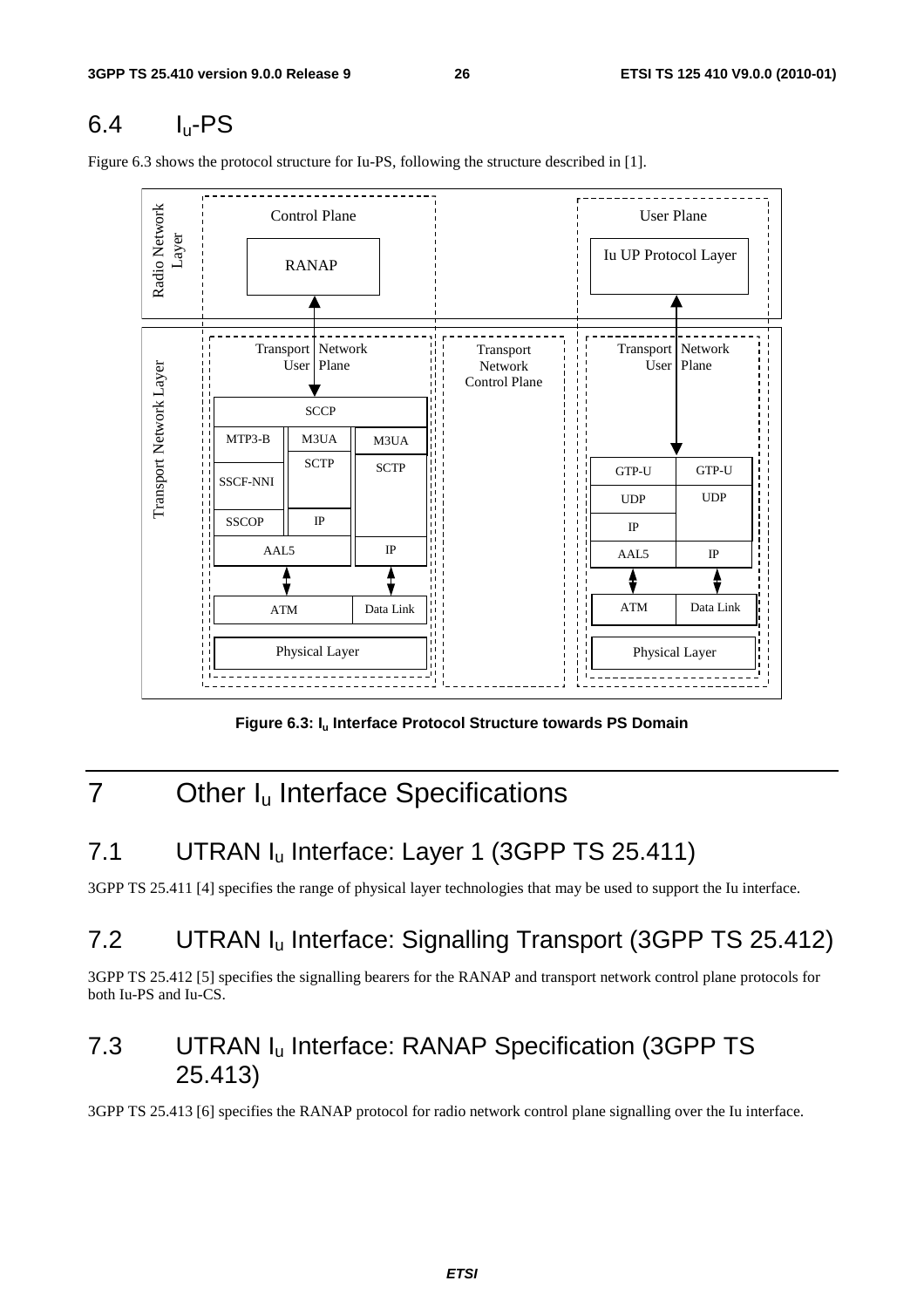# 7.4 UTRAN I<sub>u</sub> Interface: Data Transport and Transport Signalling (3GPP TS 25.414)

3GPP TS 25.414 [7] specifies the transport bearers for the user plane of the Iu interface. It also specifies the protocol used to control these transport bearers.

# 7.5 UTRAN I<sub>u</sub> Interface: CN-UTRAN User Plane Protocol (3GPP TS 25.415)

3GPP TS 25.415 [8] specifies the user plane frame handling protocol for the Iu interface.

# 7.6 UTRAN Iu Interface: Service Area Broadcast Protocol SABP (3GPP TS 25.419)

3GPP TS 25.419 [14] specifies the communication requirements over the Iu interface towards the BC domain.

# 7.7 Summary

The present document, 3GPP TS 25.410, specifies the general aspects and principles of the  $I_u$  interface as a whole.

The relationship between the other technical specifications that define the UTRAN Iu interface is shown in figure 7.1.



#### **Figure 7.1: Summary of Iu Interface Specification Structure**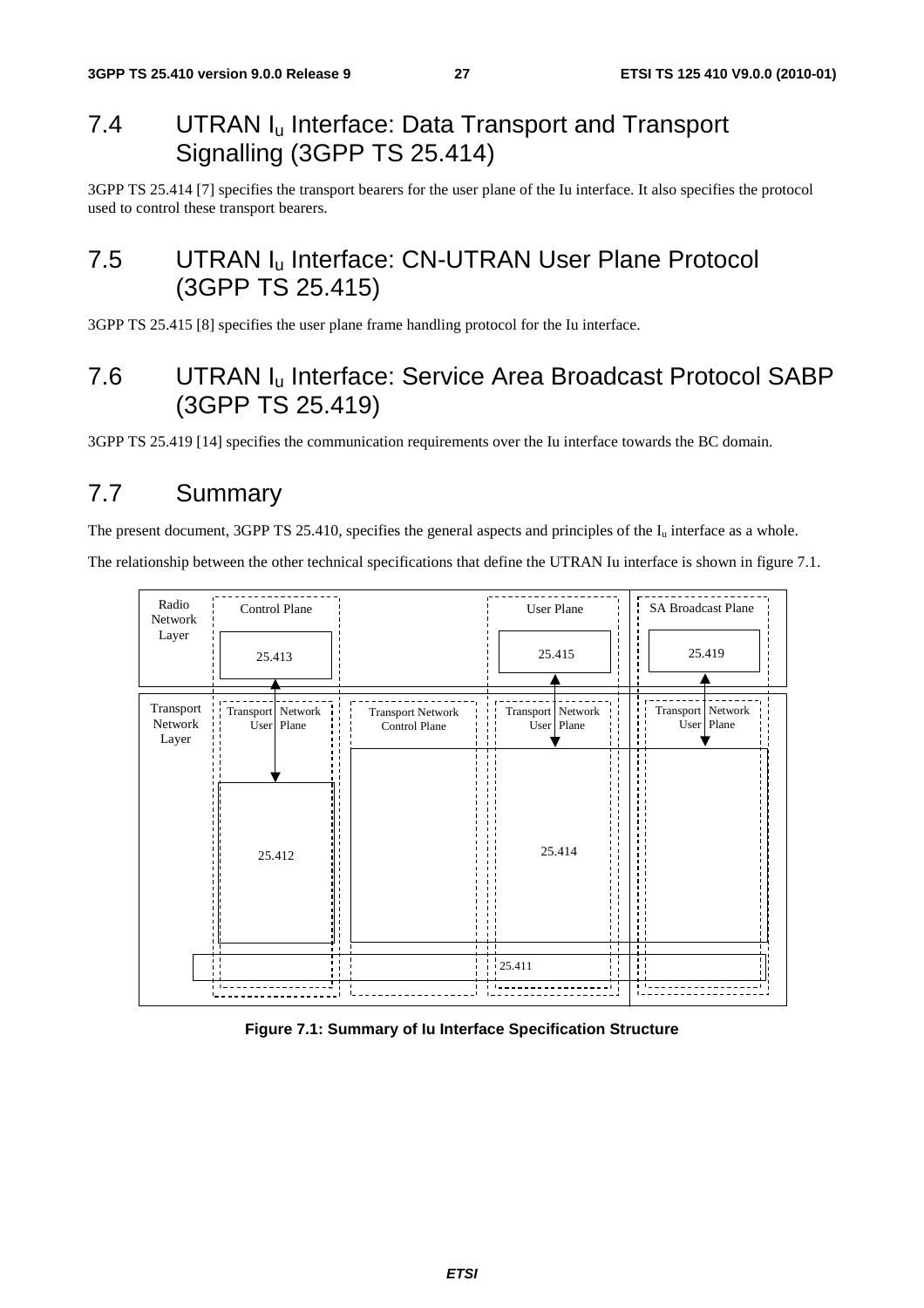# Annex A (informative): Change History

| Date $\sqrt{ }$<br>'TSG | <b>TSG Doc</b> | <b>CR</b> | <b>Rev</b> | Subject/Comment                                                                              | <b>New</b> |
|-------------------------|----------------|-----------|------------|----------------------------------------------------------------------------------------------|------------|
| 12/2008                 |                |           |            | Creation of Rel-8 version based on y7.0.0<br>8.0.0                                           |            |
| $RP-43$                 | RP-090078 0068 |           |            | <b>RANAP: Enhanced Relocation Complete Request in SCCP:</b><br> 8.1.0 <br>Connection Request |            |
| 12/2009                 |                |           |            | Created version 9.0.0 based on v. 8.1.0                                                      | 9.0.0      |